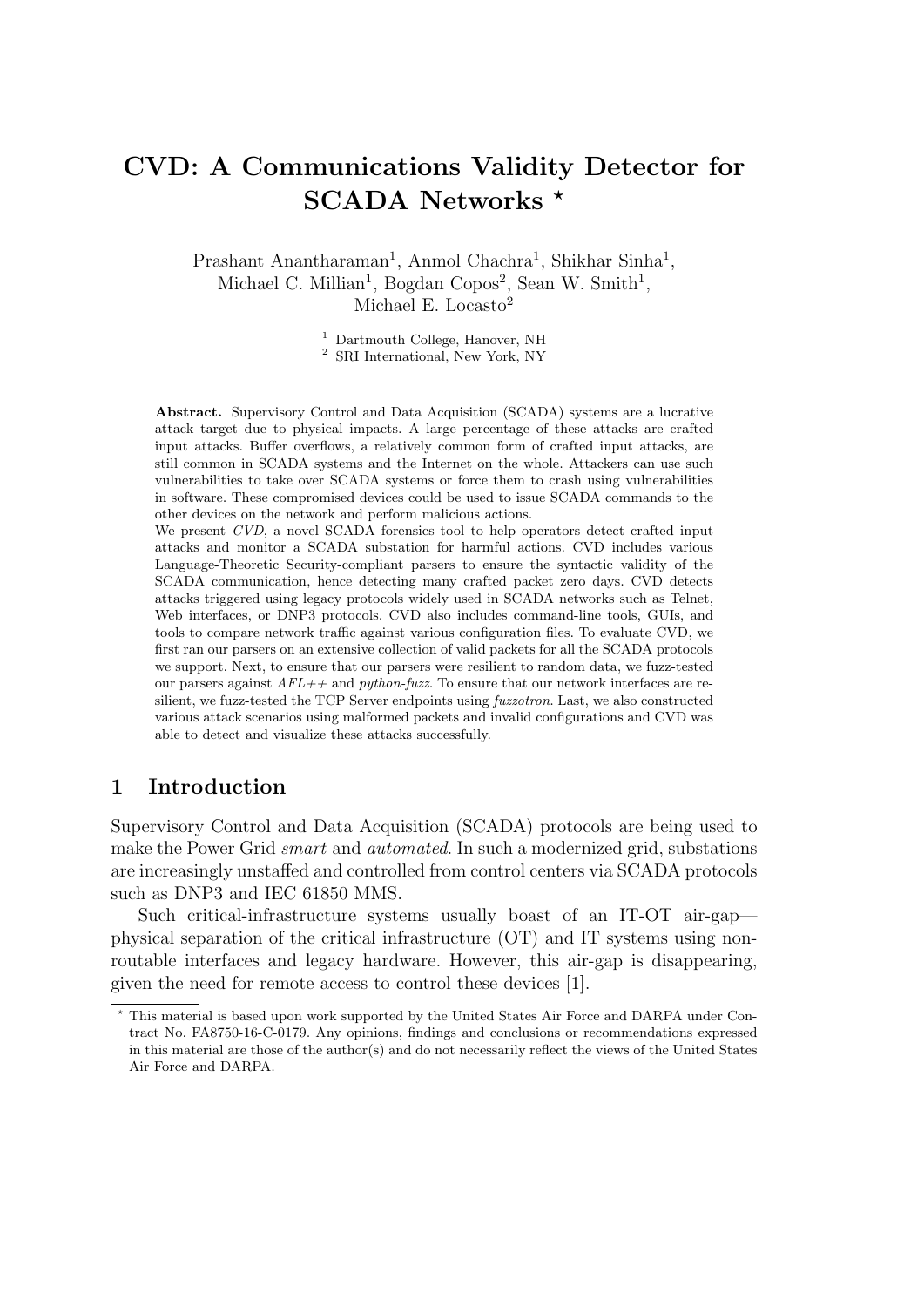In recent times, this air-gap has not helped either. Attackers were able to make centrifuges malfunction in the case of Stuxnet by taking control of PLCs [2]. These PLCs were attacked using multiple zero-day attacks using compromised USB sticks. We had no prior knowledge of these vulnerabilities and held no signatures of them. We also witnessed the use of such zero days in the Ukraine power grid attack [3]. However, these zero-day attacks have one thing in common: they are mostly input-handling vulnerabilities such as stack- or heap-based buffer-overflows [4].

Securing our SCADA Systems has been a challenge for various reasons. First, since any communication received by a SCADA device can have a physical effect, availability and timeliness are of paramount importance. The devices are usually too constrained, and security schemes often fail to meet some of the real-time guarantees required by Smart Grid networks [5].

Second, Anomaly and Intrusion detection schemes proposed for SCADA systems are either targeted at detecting anomalies using the physics of these systems or using the communication patterns. Such schemes cannot detect crafted-input attacks such as those used in the Ukraine attack or the Stuxnet attacks.

Hence, any forensic tool used to investigate cyberattacks must detect attacks that use invalid communications. In SCADA systems, invalid communications can stem from various causes. First, communications can exploit weaknesses in programs due to insufficient syntax checking. Programs often fail to implement communication protocols correctly, leading to vulnerabilities. An attacker can exploit this vulnerability to crash the program or gain complete access to the device running the program.

Second, forensic tools must detect syntactically valid but semantically invalid communications. For each device in a SCADA network, the SCADA operator holds a specification document listing all the IP addresses and the endpoints of that device. For protocols such as DNP3 and MMS, the device only supports a specific set of requests known as setpoints. A SCADA operator holds specification documents showing what setpoints each device supports. Communication violating any of these network or setpoint configurations is semantically invalid.

Finally, forensic tools must also help detect communications triggered by a malicious program or device, not a human. Differentiating between human actions and a malicious program is a difficult problem. SCADA forensic tools must provide visual feedback or confirmation on any human-triggered actions or evil actions.

To address these challenges, we present CVD, a communications validity detector. Our contributions are as follows: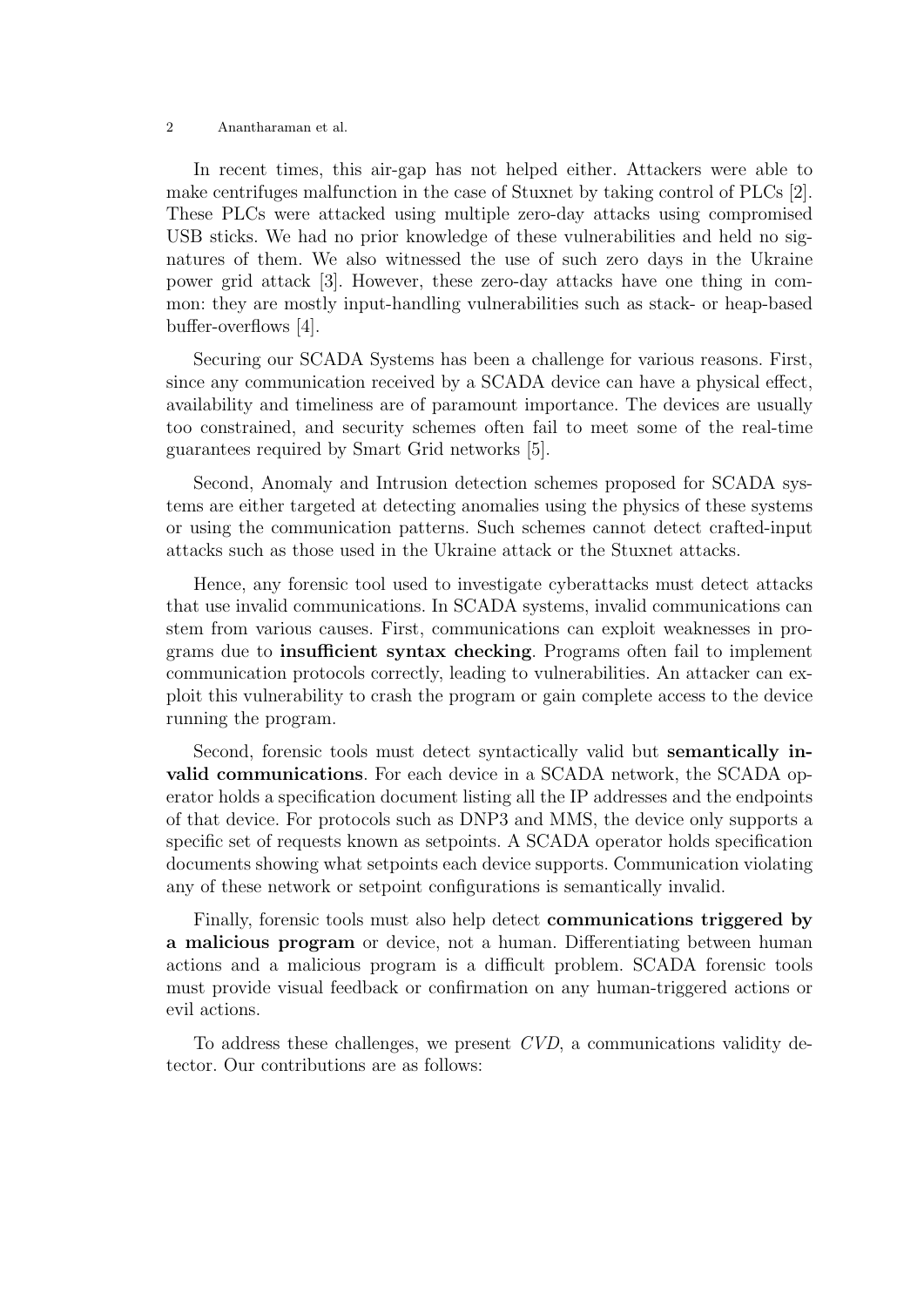- Our CVD implementation detects malformed packets in a wide range of protocols. CVD detects any packet that does not conform to the protocol specification, detecting potential zero-day attacks.
- CVD detects various Web-based, Telnet-based, and DNP3 actions that attackers take. Although these protocols are known to be insecure, they are used extensively in SCADA networks.
- CVD can detect various configuration and communication mismatches within a Smart Grid substation.
- With CVD, we propose a new forensics paradigm to permanently place our CVD devices in substations and control centers to monitor traffic and detect attacks early.

The paper is organized as follows. Section II introduces the required background and related work for the paper. Section III introduces the design of CVD. We evaluate CVD in Section IV using various datasets and fuzzers. We discuss lessons learned from building and evaluating CVD in Section V. Section VI concludes the paper.

### 2 Background and Related Work

#### 2.1 SCADA Systems

Supervisory Control and Data Acquisition (SCADA) systems are deeply embedded in critical infrastructure systems [6]. SCADA systems are used to automate several critical infrastructures such as railways, aircrafts, nuclear powerplants, power grids, water plants, and oil refineries.

SCADA systems in the electric grid comprise two components: control centers and substations. Substations usually span large geographic areas, and many substations communicate with a single control center. A control center includes Real-Time Automation Controllers (RTAC), Human Machine Interfaces (HMIs), and Master Technical Units (MTUs). In contrast, substations include Intelligent Electronic Devices (IEDs), relays, Remote Terminal Units (RTUs), and Programmable Logic Controllers (PLCs). These devices have physical impacts and can open or close circuits.

Devices in substations such as PLCs and RTUs communicate with the HMI and RTAC in the control center. The control center aggregates various data such as phasor information and the state of all the relays in the substation. Operators use HMIs to send commands to various relays via the RTUs.

SCADA systems use several communication protocols for various purposes. This paper focuses on Distributed Network Protocol 3 (DNP3), IEC 61850 Manufacturing Message Specification (MMS), IEEE C37.118, SEL Fast Message, and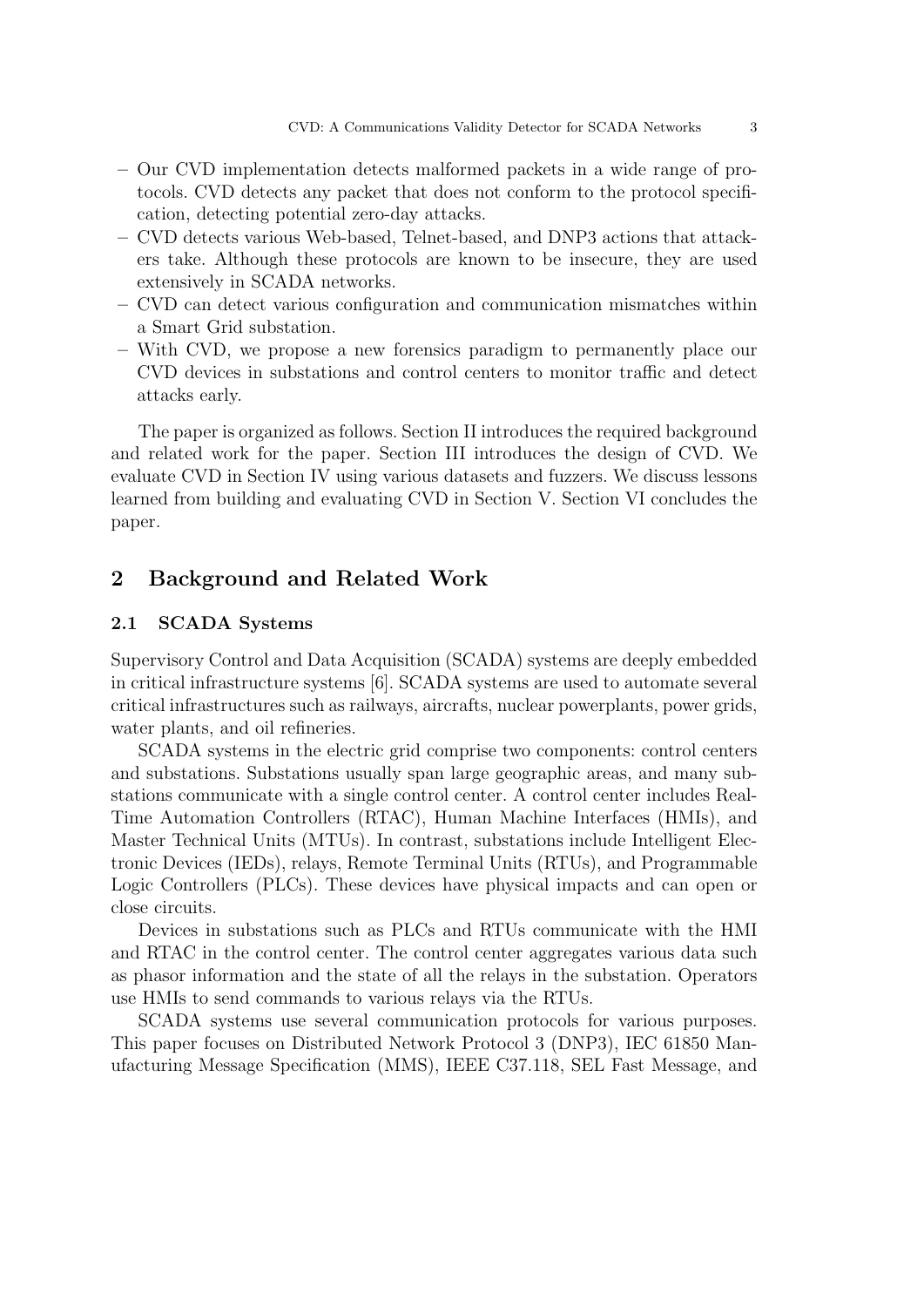SES92. Of these protocols, DNP3, MMS, and SES92 can be used interchangeably to poll RTUs and send commands from HMIs.

C37.118 and SEL Fast Message are used to send phasor measurements from phasor measurement units (PMUs) to phasor data concentrators (PDCs). Phasor measurements are useful for estimating a power system's state, detecting wide-area power events, or monitoring power flows. Some stations use dedicated PMUs and PDCs, but often these features are included in relays.

SCADA systems or Operational Technology (OT) Networks have some characteristics that are distinct from Information Technology (IT) networks [7]. First, OT networks are hard real-time [4]. Any packets received after a deadline are useless and can have adverse effects on a power system's state. For example, in IEC 61850 GOOSE protocol, this deadline to receive packets is set at 4 ms. Any packets received beyond this deadline are ignored.

Furthermore, off-site devices in substations are often not touched for several years at a time. These devices operate for decades. Most of these devices run real-time operating systems (RTOS). Such operating systems handle memory differently than conventional operating systems—memory is often not separated between kernel and user memory. This feature in RTOSs makes them a prime target for buffer overflow attacks.

Some SCADA devices do not support any IP-based protocols but support serial connections. Using IP-based sniffers from routers and switches are mostly ineffective due to this. Also, most attacks targeting IT systems exploit various features of IP-based protocol stacks. These devices are inert to such attacks but are still prone to buffer-overflow or crafted packet attacks.

Finally, most of these SCADA protocols do not support encryption. Even if the specification specifies encryption protocols, they are left unutilized since encryption adds latency. These SCADA protocols also mostly do not support authentication mechanisms. Devices can be easily spoofed.

### 2.2 Attacks on SCADA Networks

For a long time, SCADA networks used proprietary protocols and devices that were air-gapped away from companies' other components. Today, this air-gap is slowly disappearing with corporate and cloud networks used to control SCADA networks.<sup>3</sup> Without the air-gap, attackers can find easier ways to make their way into SCADA networks.

Attackers did precisely this in Ukraine in 2015 and 2016 [3]. Hackers sent spearfishing emails with malicious Word documents to grid operators. These hackers could now observe the operators' actions and collected virtual private network

<sup>3</sup> https://www.infosecurity-magazine.com/infosec/air-gap-between-it-and-ot-1-1-1-1/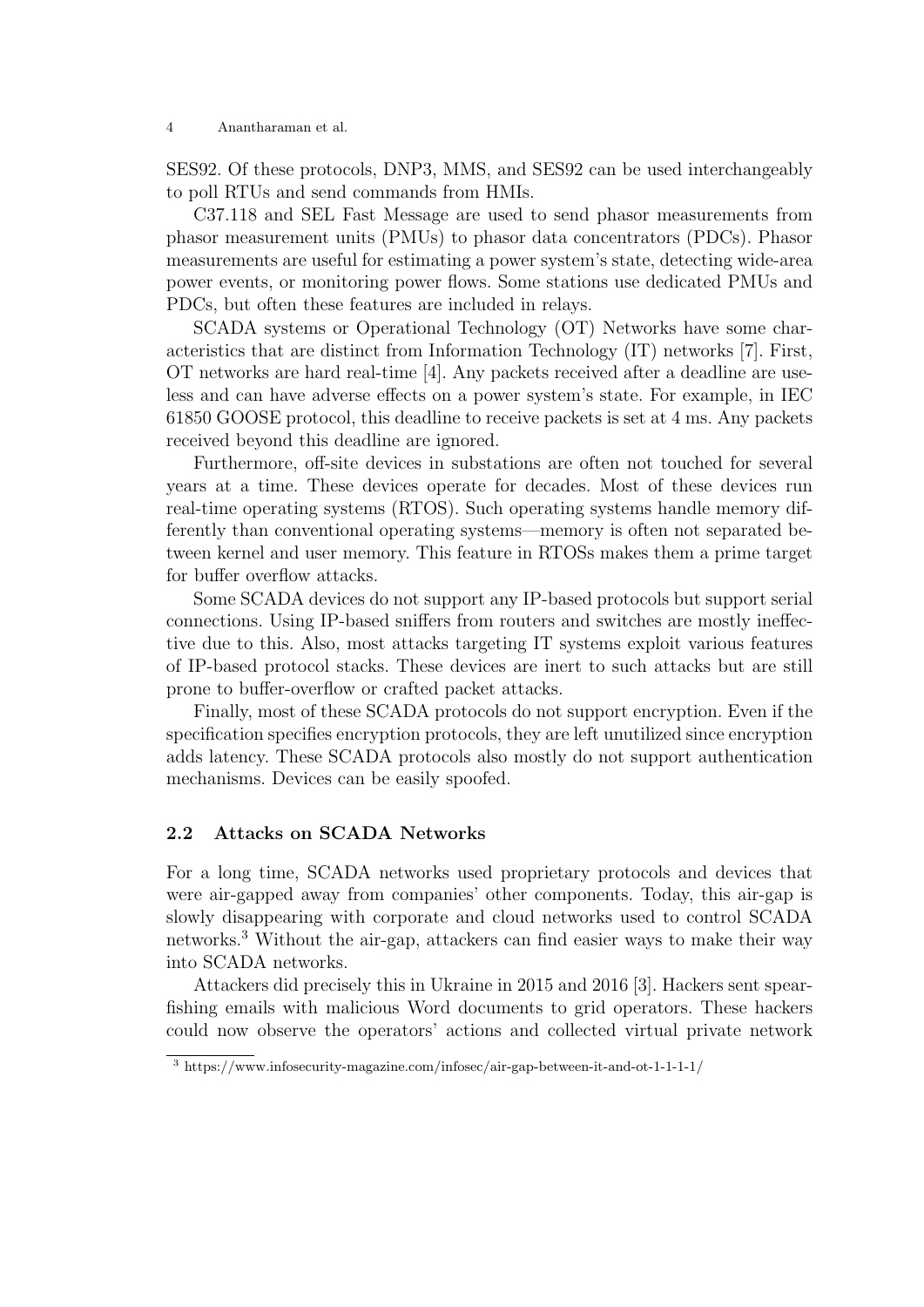(VPN) credentials to access the SCADA network. Attackers took several substations offline by opening several relays remotely.

One of the earliest recorded attacks on a SCADA system was in 1982 [8]. A trans-Siberian gas pipeline used software that included a trojan horse. This malware was executed when the pipeline operators were conducting a routine pressure test on the pipeline. The malware increased the pressure in the pipeline, causing an explosion.

In 2017, a Saudi Arabian Oil and Gas company suffered a cyberattack that used the TRITON malware [9]. In a similar fashion to the Ukraine attack, attackers jumped from the IT network to the OT network to infect engineering workstations. This malware reprogrammed the Triconex Safety Instrumentation System leading to an automatic shutdown. Stuxnet, in contrast, entered an air-gapped OT network using infected USB drives [10]. In 2010, it was reported that Stuxnet ruined almost one-fifth of Iran's centrifuges. Stuxnet injected a rootkit into a Siemens PLC that would send unexpected commands to the centrifuges while reporting typical values back to users.

Apart from these large scale attacks carried out on various critical infrastructure, researchers have discovered several vulnerabilities that could have been exploited by attackers. For example, Lee et al. [11] demonstrated several simulated attacks on DNP3 systems. Sistrunk and Crain also found several issues in DNP3 vendor implementations [12].

Buffer overflow weaknesses are widely prevalent in SCADA systems [4]. Apart from the buffer overflows Sistrunk and Crain found, researchers also found heapbased buffer overflows in the WellinTech KingView servers widely used in China. In 2020, Triangle Microworks [13] reported buffer overflows in their DNP3 library that could be exploited using crafted packets. Any forensic tool must be able to detect and log such crafted packet attempts.

#### 2.3 Language-Theoretic Security

Language-Theoretic Security (LangSec) is a programming paradigm stating that all input to be received by a program must be treated as a formal language, such as a context-free grammar or a regular grammar. And, any input received must be validated by a recognizer for the formal language before being acted on.

Most protocol specifications include long pages of verbose text and no machinereadable grammar. Developers need to read through the entire specification and implement code that conforms to this grammar. Developers often leave certain features unimplemented or do not implement features correctly. For example, a stackoverflow bug was found recently in the Triangle Microworks DNP3 library [13]. The CVE description of this bug acknowledges that it was due to "poor validation of user-supplied data."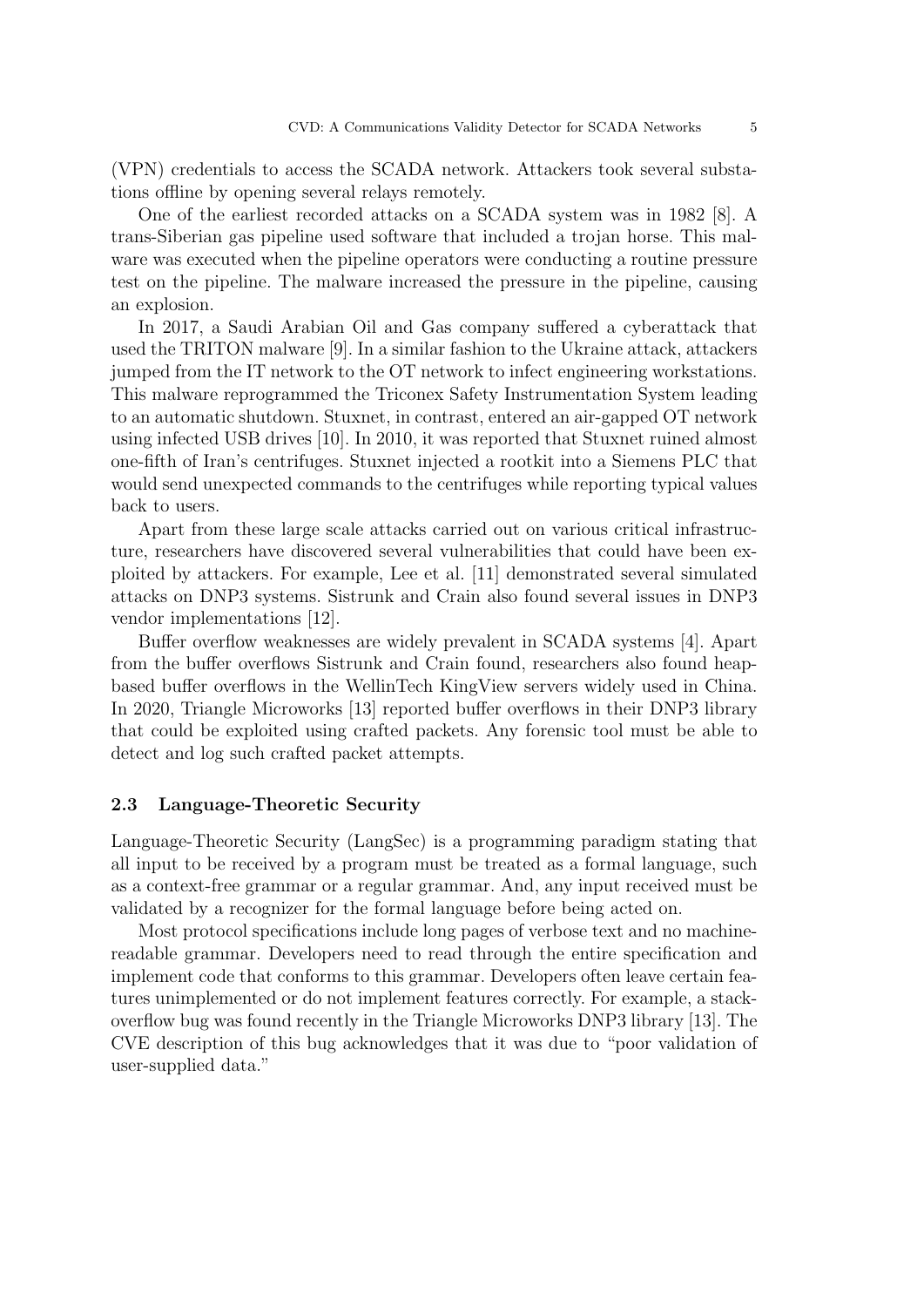To follow the LangSec methodology, we convert the protocol specifications to a formal grammar. We then use a parser-combinator toolkit such as Hammer [14] to implement the parser for the grammar. Parser combinators make it easy to implement these grammars within a programming language.

Several attempts have been made to implement parsers for various SCADA protocols. First, Bratus et al. [15] implemented a parser for the DNP3 protocol. They found that the Hammer toolkit constructs were insufficient to implement the protocol and had to add additional constructs. This DNP3 parser is a part of the CVD now.

Similarly, Anantharaman et al. [16] implemented PhasorSec, a tool to filter invalid and malformed IEEE C37.118 packets using a LangSec parser. We have incorporated this parser in CVD with a caveat: that the parser only detects anomalous traffic, and does not perform filtering. When we detect malformed packets, we only send alerts since availability is of paramount importance. If a packet gets filtered as a false negative, and causing the SCADA device to not perform a time-critical task, the consequences can be devastating.

Millian et al. [17] demonstrated how an entire power grid utility network could be converted to use LangSec-compliant protocol implementations. They explored the steps it would take to include LangSec filters, i.e., software that would not allow any malformed traffic through. In contrast with that work, given the risk of false negatives, we employ a technique to allow all traffic through, and alert users on any malformed input.

#### 2.4 SCADA Forensics

After a cyberattack occurs, investigators use various forensic tools to gather evidence to retrace the steps of the attackers and to prevent such attacks in the future. Wright et al. [18] proposed a model to investigate cyberattacks against SCADA systems. Their model included four sequential steps: an examination of various evidence sources, identification of an attack, collection of evidence, and documentation of evidence. CVD follows these stages of forensic analysis. It gathers evidence from network packets and identifies packets that violate specifications that could be crafted packets. CVD then logs these evidences in locally kept databases.

Valli et al. [19] proposed a framework to create Snort signatures for various known vulnerabilities. They examined multiple vulnerabilities in SCADA protocols such as DNP3 and Modbus to create these signatures. They re-created the attacks in a test environment and built a system to generate Snort rules from packet captures. CVD differs from this framework in terms of approach: we do not create rules for previously known attacks. Instead, we develop parsers for various SCADA protocols that would validate all input in the network.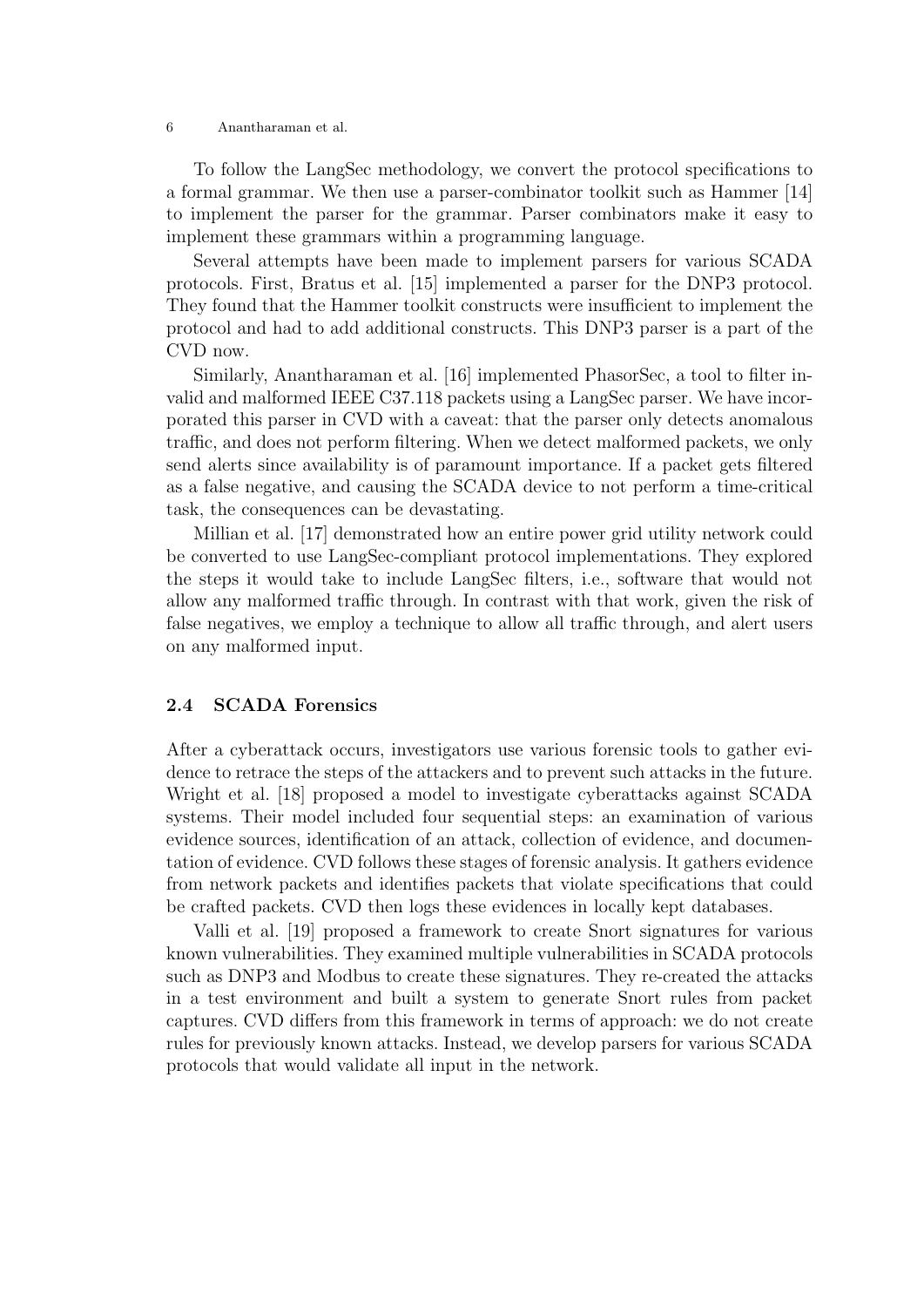Ahmed et al. [20] discuss various challenges in investigating SCADA cyberattacks. First, they point out that operators would rather keep the SCADA system online than turn it off for evidence gathering; SCADA systems need live forensics tools [21,22]. Second, intrusion detection tools based on prior data or a set of rules may be too strict for forensic tools. A forensics gathering tool may set off several false alarms. Third, substation devices are often too resource-constrained. Storing forensic data on these devices may not be an option.

CVD addresses these challenges in forensic tools in various ways. First, CVD connects to a live network tap interface. The router or switch duplicates all network traffic and sends them to the tap interface. CVD then exhaustively validates the packets. Second, since CVD runs its analysis, it ignores packets it creates, reducing false alarms. Finally, CVD includes a PostgreSQL database to store forensics locally.

#### 2.5 Anomaly Detection

Anomaly detection techniques are usually specification-based [23], signature-based, or learning-based [24, 25]. Signature-based approaches look for packets that seem to be replicating a known attack [26]. In learning-based techniques, there is a learning phase where the system learns what routine operation or an abnormal operation is. And later, the system uses this learned data to decide if an operation is malicious.

We can use these anomaly detection techniques in conjunction with CVD to gather more forensic data. Although such methods are useful in identifying fuzzing attacks, they are not effective against a wide range of zero-days, i.e., protection against future attacks we have not seen before. CVD can detect attacks that we have not seen earlier while still enabling detecting malicious SCADA commands.

CVD can also be used in conjunction with various Device Fingerprinting techniques such as [27], to prevent forgery attacks. Similarly, Physics-based defenses such as [28] could be used in conjunction with CVD. CVD does not fingerprint devices, nor does it look at the underlying physics of these SCADA devices; instead, it focuses on SCADA network protocols.

Berthier et al. [23] use specification-based intrusion detection, where they specify what the security properties of the network are of the transport layer, network layer, as well as the application layer. They demonstrate their technique on metering infrastructure protocols. Hong et al. [29] combine host- and network-based intrusion detection to get better coverage. Neither of these techniques can capture zero-day attacks such as crafted packets.

EDMAND [30] categorizes smart grid network traffic into three categories: transport, operations, and content. They then go on to build multi-level anomaly detection frameworks. Our technique uses some techniques similar to EDMAND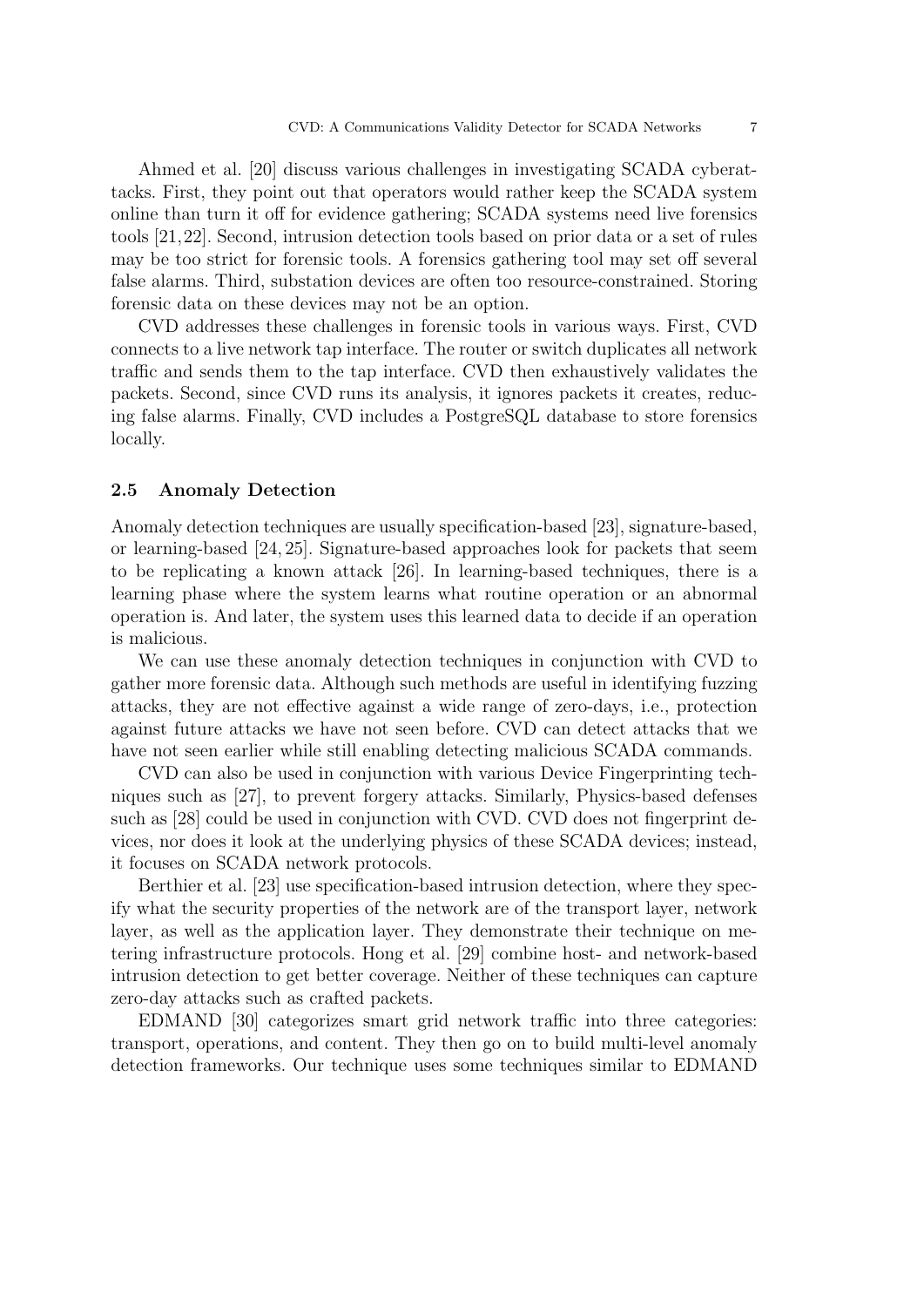while differing in the core approach. EDMAND relies on the IDS tool, Zeek (formerly Bro), to provide attack alerts, whereas we built LangSec-compliant parsers to detect attacks. The attacks our parsers detect are significantly different from the ones Zeek can detect.

We wish to highlight that Zeek is an IDS that should be used in conjunction with CVD. Zeek can detect brute-force attacks and SQL injection attacks, but CVD employs a vastly different set of detectors and is designed to detect misconfigurations and crafted input attacks specifically for power protocols.

## 3 System Design

To build a useful forensic gathering tool for SCADA networks, we set the following technical goals for CVD:

- Live Forensics: CVD devices must be connected to SCADA traffic to continuously monitor and collect forensic information. In case there are any suspicious actions in a network, operators can view CVD's insights.
- Detecting syntactically invalid messages: CVD must detect messages that violate protocol specifications.
- Detecting semantically incorrect packets: Based on SCADA operator configuration files, CVD must detect communication flows violations.
- Help in detecting non-human-triggered actions: Most critical SCADA actions with physical effects such as opening or closing breakers and relays are human-triggered. If a compromised device communicates these SCADA commands over the network, CVD must detect and visualize all SCADA actions with physical effects.

To ensure that CVD is a tool that is extensible and usable, we set the following design goals for CVD:

- Adaptive. We must not depend on existing attack scenarios and heuristics, but be able to detect crafted packet attacks. Since zero-day attacks exploit patterns and vulnerabilities that we have never seen earlier, we do not want to rely on previously seen patterns but instead, use the LangSec paradigm to detect new attacks.
- Scalable. We need to support a wide range of Smart Grid protocols with an easy API to support future protocols. CVD detects syntactically malformed packets for protocols we implement. CVD must hold a flexible architecture so that in case a SCADA network supports protocols we do not support, developers can add parsers for this protocol with minimal effort.
- Distributed. Given that there is a large amount of data generated in every substation, we want to perform as much analysis as possible within the same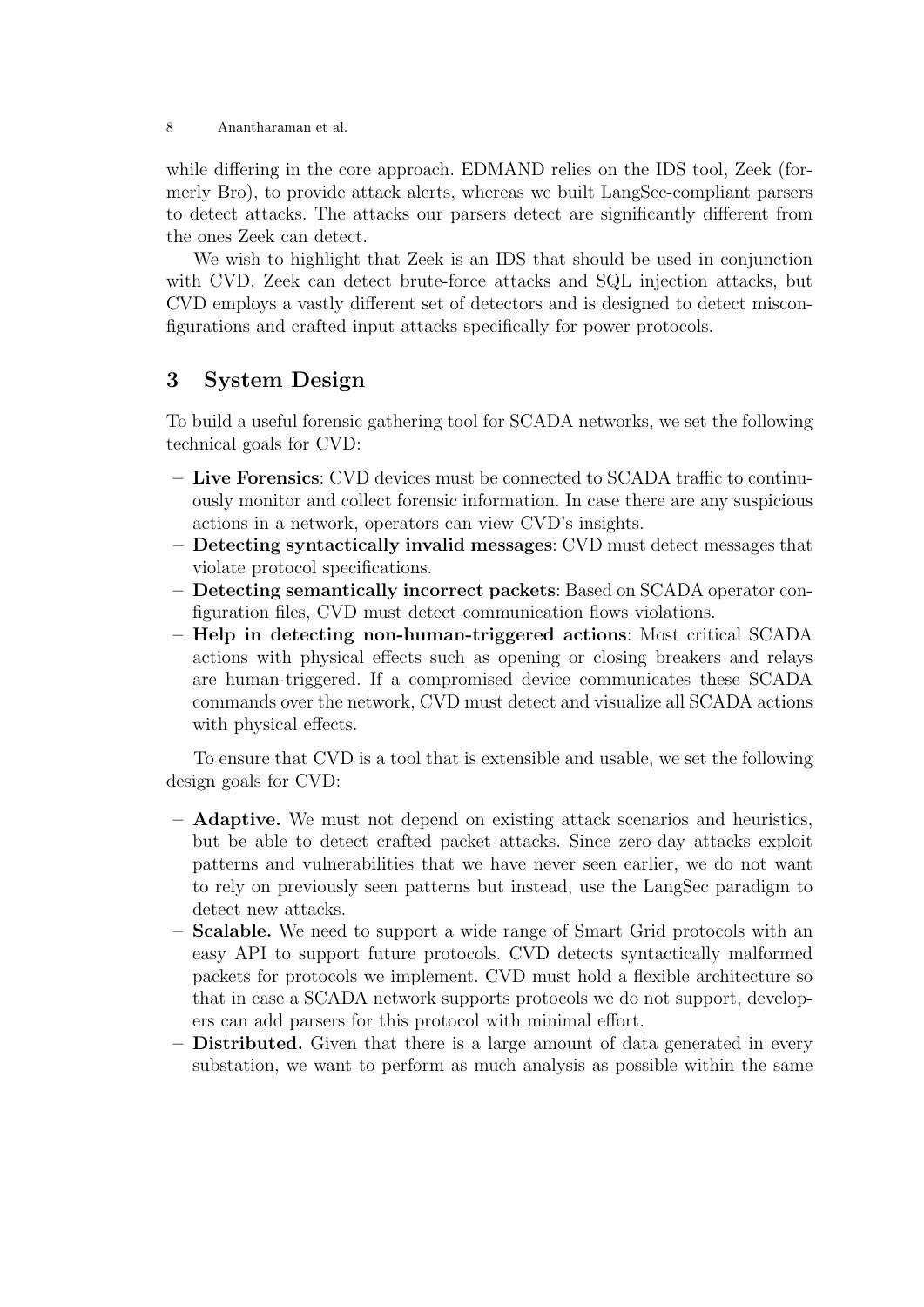substation. In the control center, we only want to perform certain aggregated operations. This goal is vital to not add too much network overhead to the SCADA network due to our CVD devices.

– Usable. It must be able to provide alerts in a usable and visual way while not overwhelming users with information.



Fig. 1. CVD Minions are connected to the routers within the substation, and collect traffic from two interfaces. Whereas, the CVD Master is present in the Control Center. The shaded boxes show our CVD devices.

#### 3.1 Design

To realize our design goals, CVD uses various techniques. First, CVD uses a comprehensive set of Language-Theoretic Security-compliant parsers for different protocols commonly used in Smart Grid substations. Some of the protocols that CVD includes parsers for are DNP3, IEC 61850, and IEEE C37.118. Our parsers are adaptive, not relying on previous attack samples to detect crafted input attacks. We will discuss these parsers in more detail in Section 3.5.

Second, CVD uses a producer-consumer model within each implementation. This design using Apache Kafka makes CVD scalable. Any future protocol additions only require adding consumers. The producers extract the payload portions of the packets and broadcast them to all the consumers simultaneously.

Third, CVD uses a **distributed** master–minion system, where the CVD minions are placed in every substation, whereas the CVD master is present in a control center. This design is shown in Figure 1. The CVD master performs only data aggregation and correlation, whereas the data collection and our parser checks happen in the minions.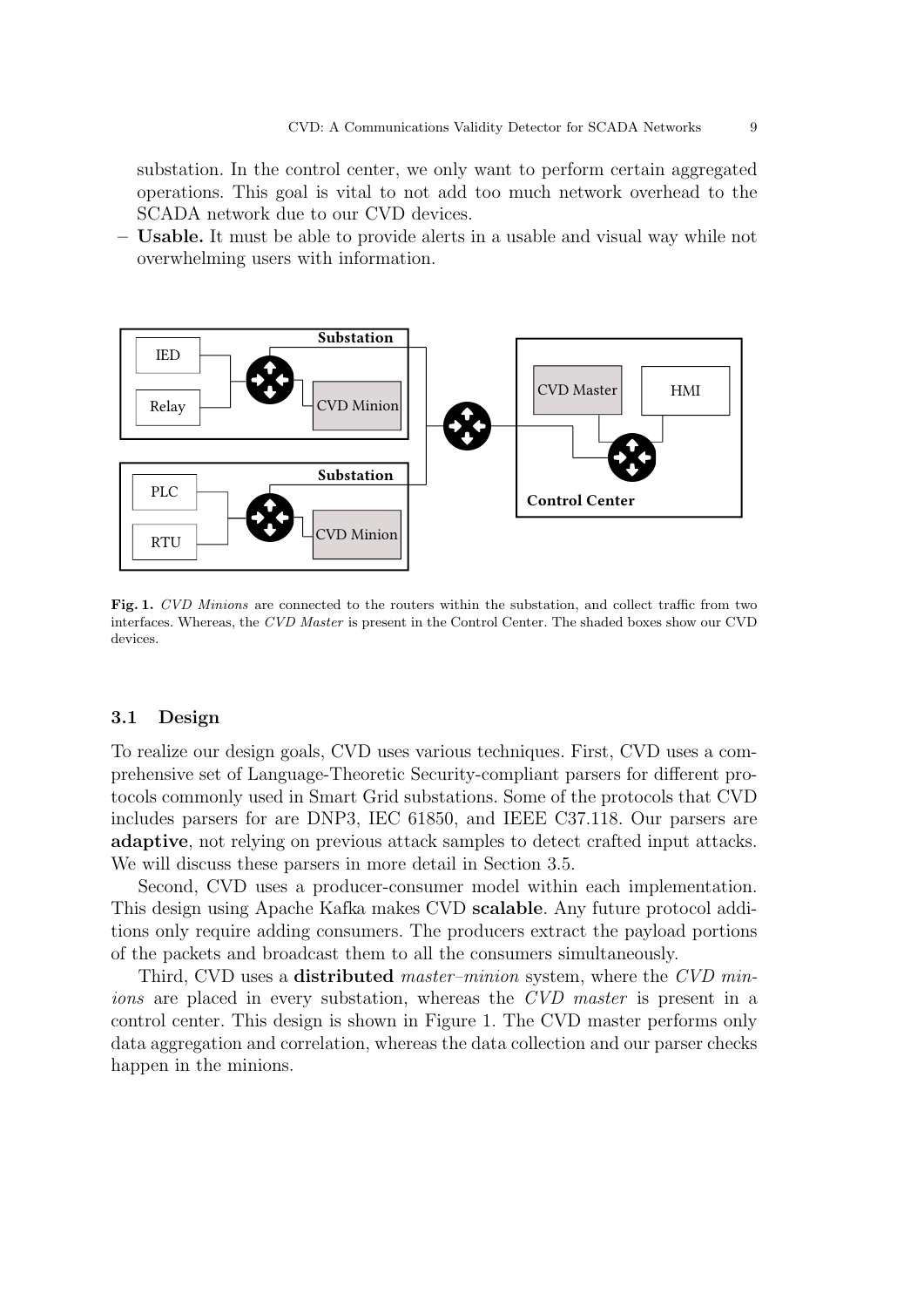Finally, CVD includes strong visual components in terms of various Web UIs and a command-line interface. The Web UIs present Smart Grid operators with multiple alerts and a visual representation of specific traffic, which gives operators an ability to monitor the network for traffic that may be well-formed but not sent by the operators. For example, attackers could then use a particular relay device compromised via a side-channel attack to send DNP3 commands to other breakers. Operators can easily detect such attacks via our visual component that displays various DNP3 protocol actions.

#### 3.2 Continuous Data Collection and Monitoring Paradigm



Fig. 2. Overall Architecture of the CVD Minion. The producers process network packets and forward them to various consumers via the Apache Kafka Broker. The various consumers perform their analysis and store the results in a PostgreSQL database. Operators can consume information from the PostgreSQL database via interactive Web UIs or a command-line interface.

CVD proposes a novel paradigm of continuous data collection and monitoring. Most forensic investigation tools are only deployed after a bulk of the attackers' actions are complete. We deploy CVD in SCADA networks to continuously monitor network traffic. In case of a suspicion of a cyberattack, operators can retrace the attackers' steps using the CVD database.

We require a live network tap interface that can be created by duplicating all the traffic going through a router. CVD processes all the packets the router forwards asynchronously, generating alerts on all suspicious packets. We continuously push these alerts to our databases along with all network traffic metadata observed. This paradigm of leaving CVD connected to a SCADA network tap before any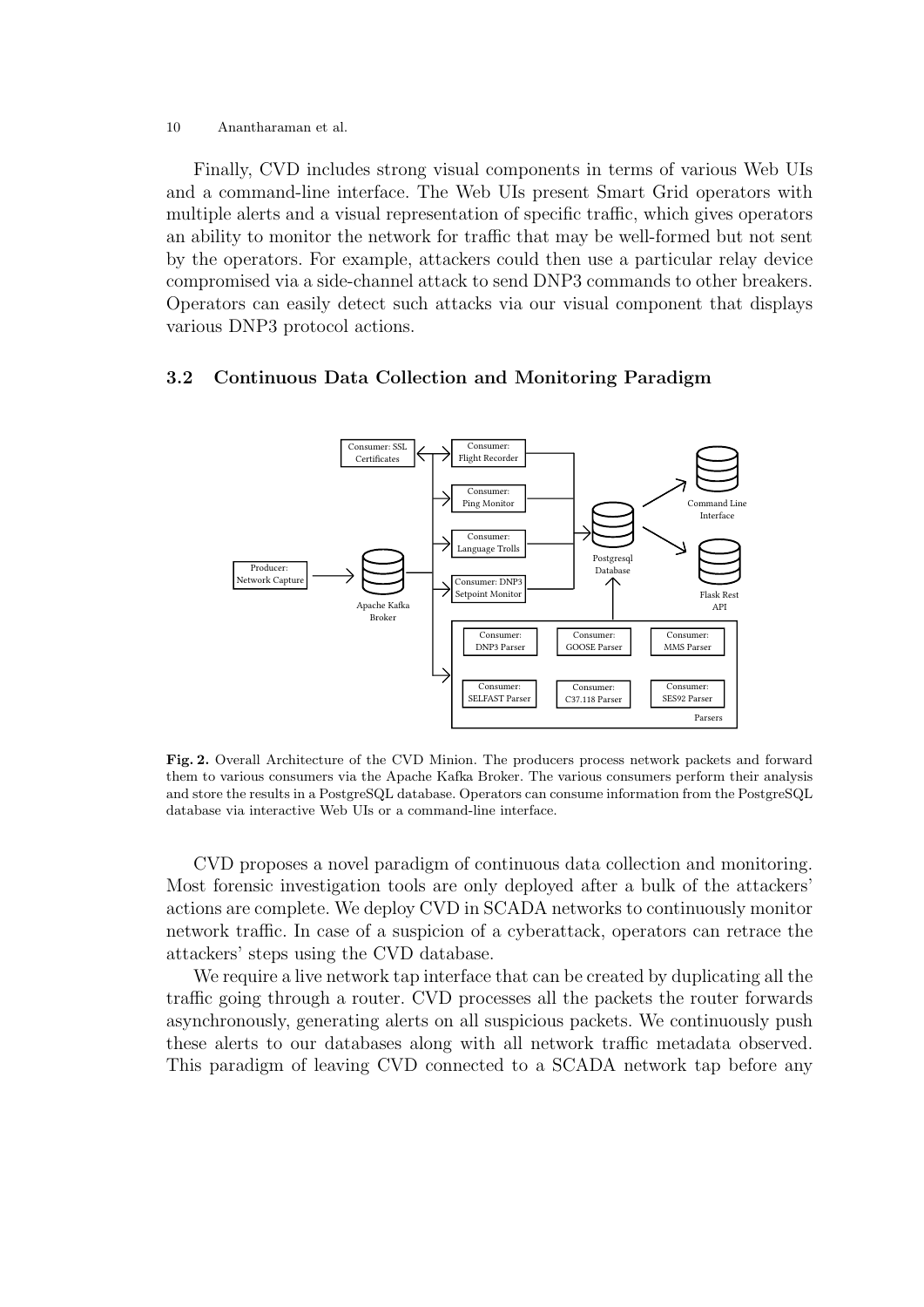cyberattack to aid in forensics allows operators to reproduce the steps taken by attackers rapidly.

#### 3.3 Distributed Data Collection

As seen in Figure 1, data is collected by CVD Minions present in every substation. These minions collect and store data within the substation, as well as across them. This data can include mostly various SCADA commands, but could also include other routing behavior such as ARP, NTP, and DNS.

Since the CVD Minion and Master are also a part of the substation networks, network traffic originates from these devices as well. However, this data does not contribute to any forensics gathered by our parsers since we whitelist all traffic originating from CVD.

#### 3.4 CVD Minion Publish-Subscribe Model

One of the goals of CVD is to run the same packet received from the network, through our various LangSec parsers in parallel to check if the packet conforms to any of those packets. To do this, we adopt the publish-subscribe model.

We show this model in Figure 2. In this model, we have producers that capture network traffic on various interfaces and send them to the Apache Kafka Broker. The Kafka Broker then broadcasts it to all the consumers, that then decide what to do with these packets. We chose the publish-subscribe model since it gives us the flexibility to add future protocols and other analyzers easily without much effort.

Producers. We designed our Kafka producers to accept input in two formats. They can take packet capture files or attach to live network interfaces. In either case, our producers read each packet, and convert them to a string and then send them over to all the consumers. They do not do any pre-processing since each consumer analyzes the packet at a different layer of the protocol stack.

Consumers. Our Kafka consumers receive all the packets from the producers and process them in various ways. In this section, we describe the various consumers present in CVD. As seen in Figure 2, all our consumers store the results of their analysis in the PostgreSQL Database.

#### 3.5 Detecting Syntactically Invalid Packets

We implemented LangSec-compliant parsers for the protocols shown in Table 1. To build these parsers, we purchased or procured the specifications of all SCADA protocols of interest. After carefully reading these specifications, we extracted the protocol state machine and the message formats in these protocols.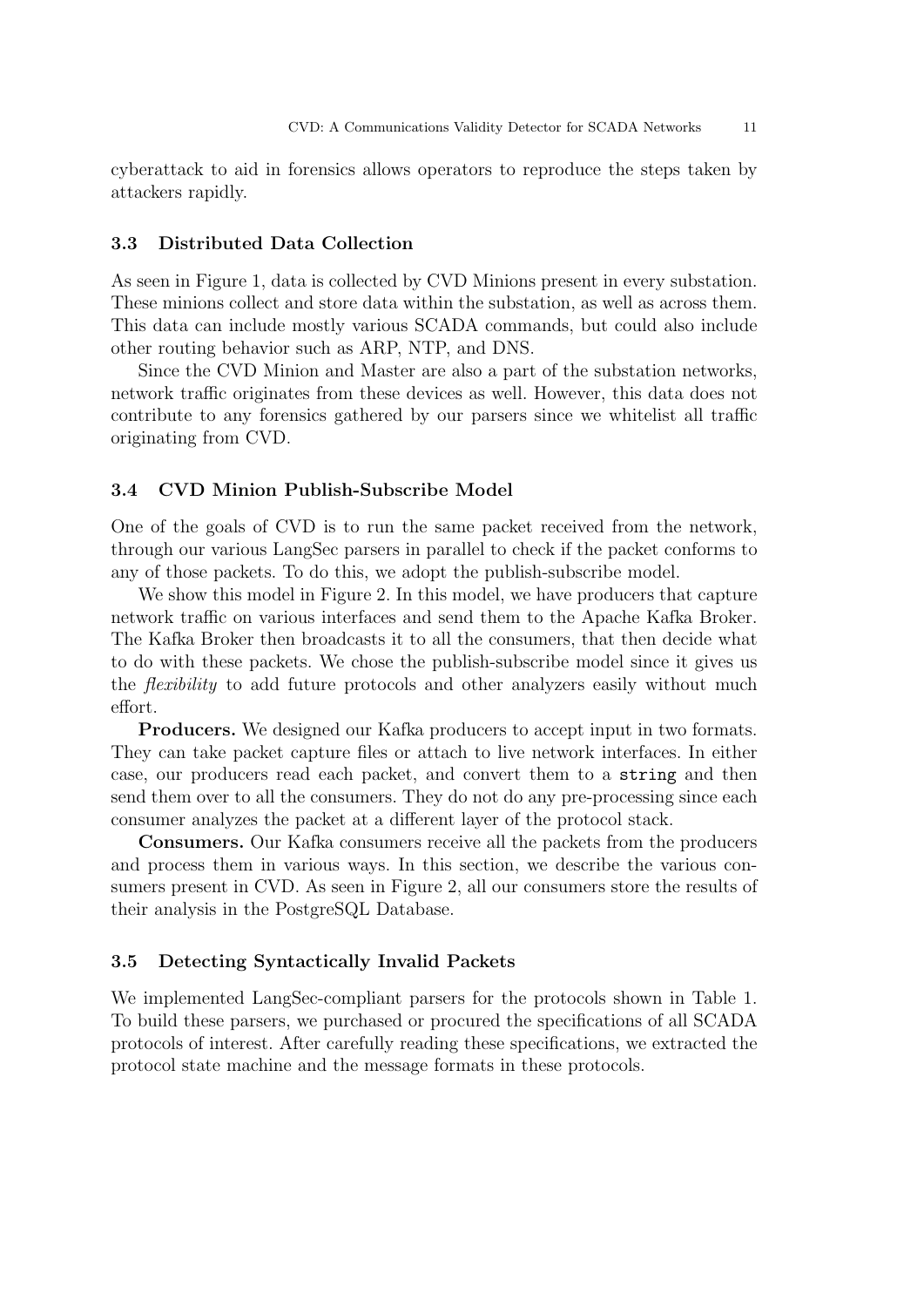The protocol state machines specify what the correct sequences of packets must be and what sequences are prohibited. In contrast, message formats determine how a packet conforming to a specific protocol must look like. We converted these message formats to formal grammars.

```
IECGoosePdu = h . sequence ( gocbRef ,
timeAllowedToLive ,
datSet ,
goID ,
T ,
stNum ,
sqNum ,
simulation ,
confRev ,
ndsCom ,
numDatSetEntries ,
allData )
```
Fig. 3. Code showing a portion of our IEC 61850 GOOSE parser. h.sequence() is a function provided by the Hammer parser-combinator toolkit.

We use parser-combinators to convert these formal grammars to code. Parsercombinators such as Hammer allow us to write parsers in code. As seen in the code snippet Figure 3, the parser-combinators help us write parsers that visually resemble the formal grammar.

Our LangSec-compliant parsers detect packets that violate the formal specifications of a protocol. Although we cannot find or see specific semantic bugs, where well-formed packets crash the application, state-of-the-art fuzzers should find such semantic bugs. Our parsers or syntax validators cannot detect other types of attacks. However, based on our prior research, most new zero-days discovered are crafted input attacks such as buffer overflows that we prevent [31].

Our parsers are Kafka consumers that accept a raw byte string. We run our parsers on this byte string and decide whether the packet is safe or not. Often, packets may conform to protocols we are yet to support. Based on the packet metadata (first two bytes of the payload and the Ethernet frame), we first shortlist packets to check if it may conform to a protocol we support.

These consumers run on Docker containers to ensure functional separation. Our parsers would return a parsed object if the parse were successful or NULL if the parse failed. The parsed object is essentially an abstract syntax tree (AST). Our parser interacts with the AST to store various information. Based on data extracted by our parsers, we keep all instances of failed parses due to malformed packets in our CVD database. After ascertaining if a particular packet is making any setpoint changes, we store these new setpoint values in our local CVD database.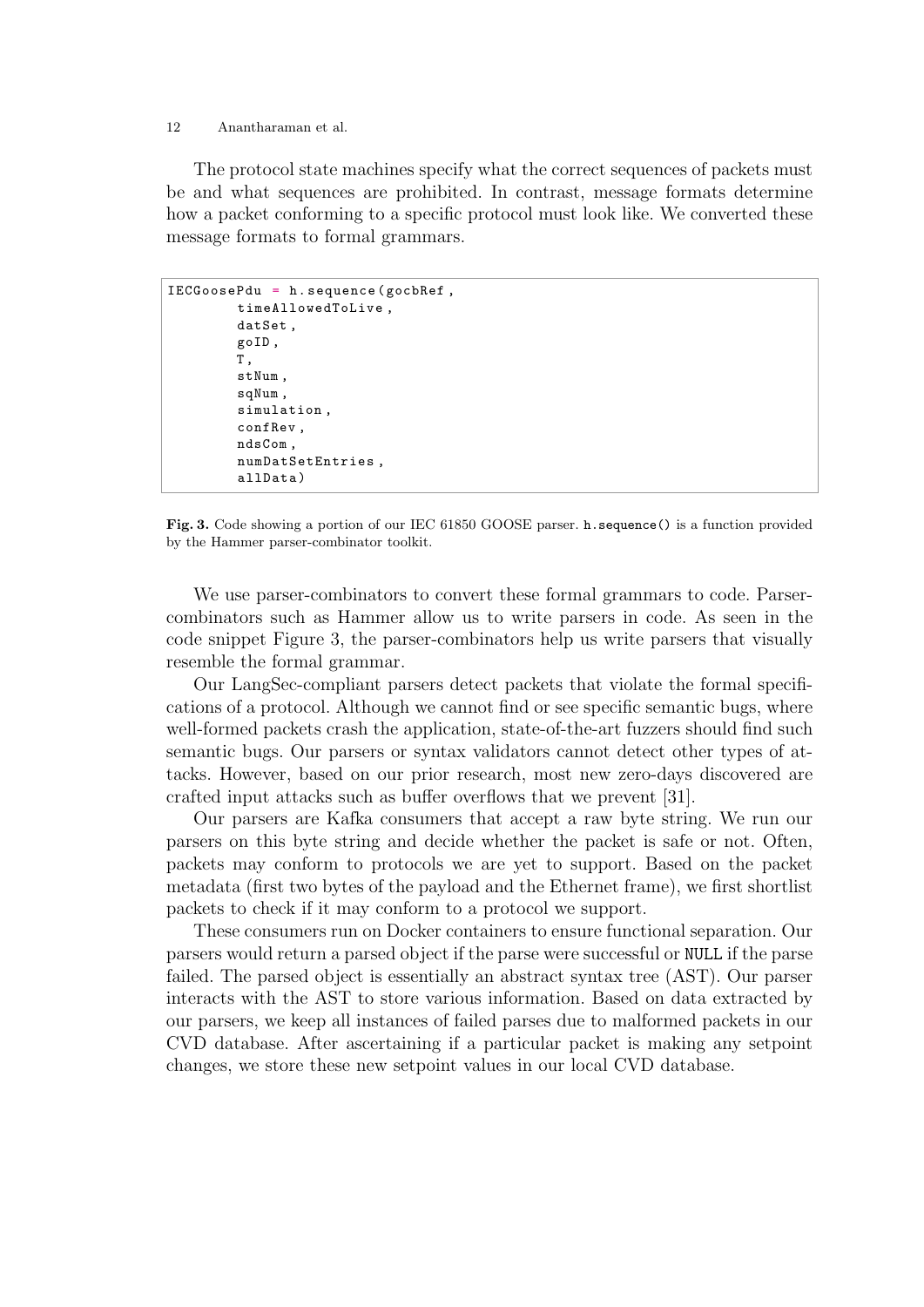| Protocol                |         | Language Code Availability |
|-------------------------|---------|----------------------------|
| DNP3                    | $C/C++$ | Yes [15]                   |
| C37.118                 | $C/C++$ | Yes $[16]$                 |
| SES92                   | $C/C++$ | Not yet                    |
| <b>GOOSE</b>            | Python  | Not yet                    |
| <b>MMS</b>              | Python  | Not yet                    |
| <b>SEL Fast Message</b> | Python  | Not yet                    |

Table 1. Various parsers included in CVD. The other LangSec parsers will also be made available soon.

#### 3.6 Setpoint Monitors

Operators of SCADA devices control the devices using HMIs. The HMI communicates with the SCADA devices using one of the many SCADA protocols, triggering setpoint changes.

Our setpoint monitoring consumer records these setpoints transmitted over HTTP as well as DNP3 to these devices. Along with the setpoints and values, it also stores the source and destination MAC addresses, IP addresses, and ports. This consumer adds these records to the database, and these setpoints our visualized in our timeline, shown in Figure 7.

#### 3.7 Detecting Semantically Incorrect Packets

SCADA operators usually hold various configuration files. These files specify a setpoint mapping from point numbers to a human-readable format. Configuration files also specify IP addresses and MAC addresses of all devices on the SCADA network. To ensure high availability, SCADA operators do not strictly enforce these configurations on routers and switches filtering traffic.

We tap into these configuration files in the setup process of CVD. Operators upload these files using CVD's web UI. Once CVD stores these configurations in the database, we use the configurations in our consumers to make semantic decisions. If these configurations change during the SCADA network's routine operation, CVD allows operators to modify details on the UI manually or re-upload a new file.

CVD detects two semantic violations. First, CVD can find devices that generate network traffic but are not present in network configurations. These devices could be rogue devices introduced by adversaries. Adversarial code on devices can also change their network interfaces so that CVD detects it as a new device. We check the IP address and MAC address of each device on our network.

Second, CVD detects setpoint communications that violate the setpoint mappings. Each SCADA device has a fixed list of points configured and the type of communication (such as digital or analog). Our parsers extract the setpoint information. For each setpoint, we check the configuration files to ensure the setpoint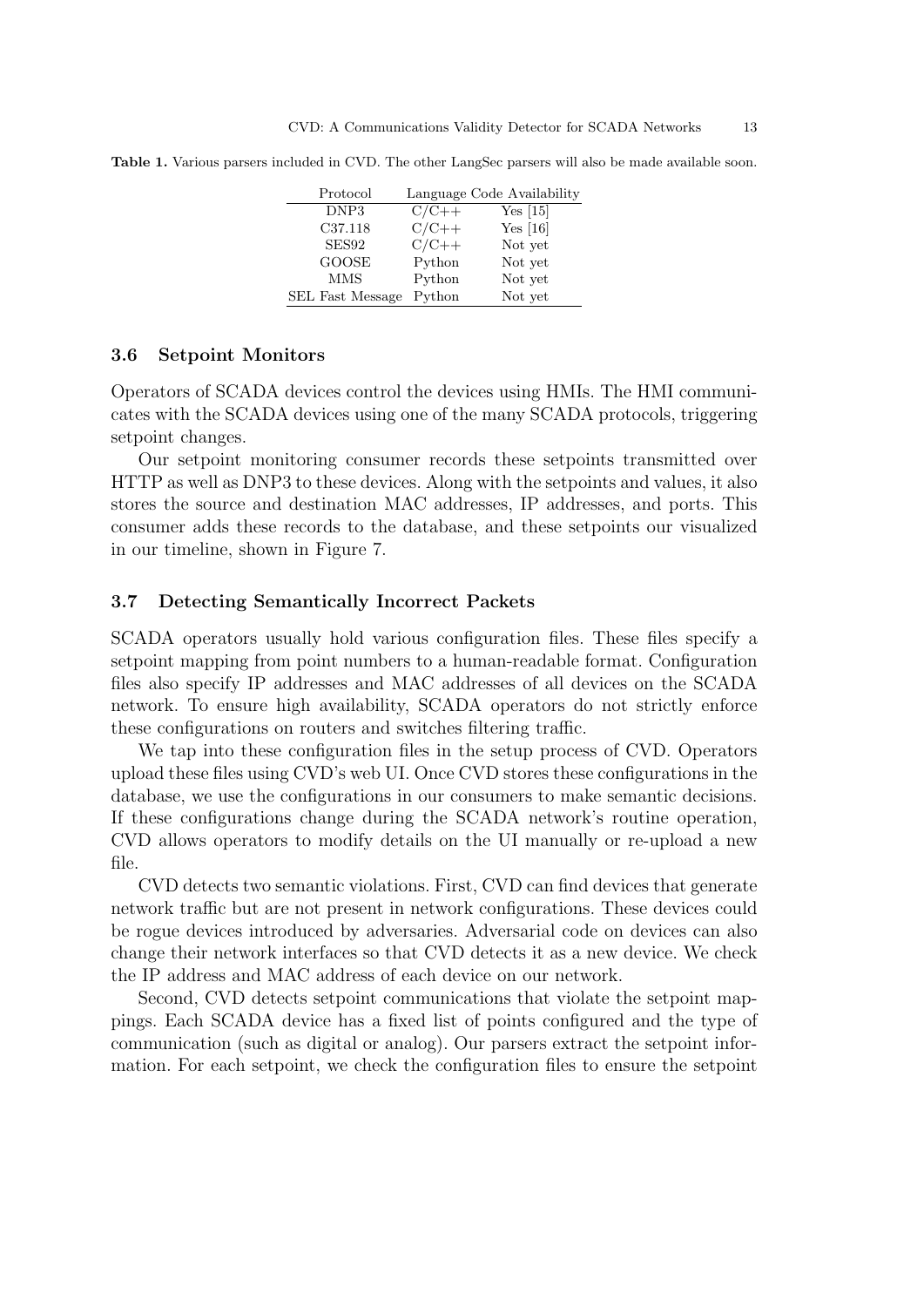was valid. We log any violations as semantic violations and alert the user. Such misconfigurations can be the result of malicious code on devices or human error. We aid operators in detecting such semantic error conditions.



Fig. 4. CVD's Configuration Mismatch Detector. This module consumes network packets, configuration files, and setpoint configuration files, and files various mismatches in these files.

#### 3.8 User Interfaces

Flask-based Web UI. One of the most critical abilities in a SCADA forensic tool is to visualize various actions while also logging them. CVD includes a robust visual component to aid operators in detecting problems within their network. We built a Python Flask-based UI to enable operators to perform various actions.

First, we aid operators in setting up CVD for their network. Users can upload various network and setpoint configuration files to CVD from this UI. Once operators start capturing traffic using CVD, we seamlessly use these configuration files to provide more insight to operators on misconfigurations or missing devices.

Second, we provide a timeline interface for operators to check their DNP3 actions. Although most DNP3 operations are automated, some critical functions such as OPERATE, DIRECT-OPERATE, and WRITE are human-triggered. Operators can continuously monitor these visuals to ensure that all critical functions were initiated by them and not a malicious program in the network. Likewise, operators can also monitor network interface visuals to check if any device hasn't communicated in some time or unidentified devices.

Finally, we demonstrate the overall state of a crank path using one-line diagrams. Using various codes, we denote whether substations are clean and have CVD running on them. Such a UI that runs on CVD Master provides a single place to monitor CVD instances running on various devices. Operators can pinpoint network issues and CVD issues in one location.

Command-Line Interface. To enable users to use CVD's various functionalities, we built two interfaces. Our command-line toolkit allows users to initialize CVD and specify a live capture network interface to run CVD. We run packets from that interface through all our producers and consumers. Our command-line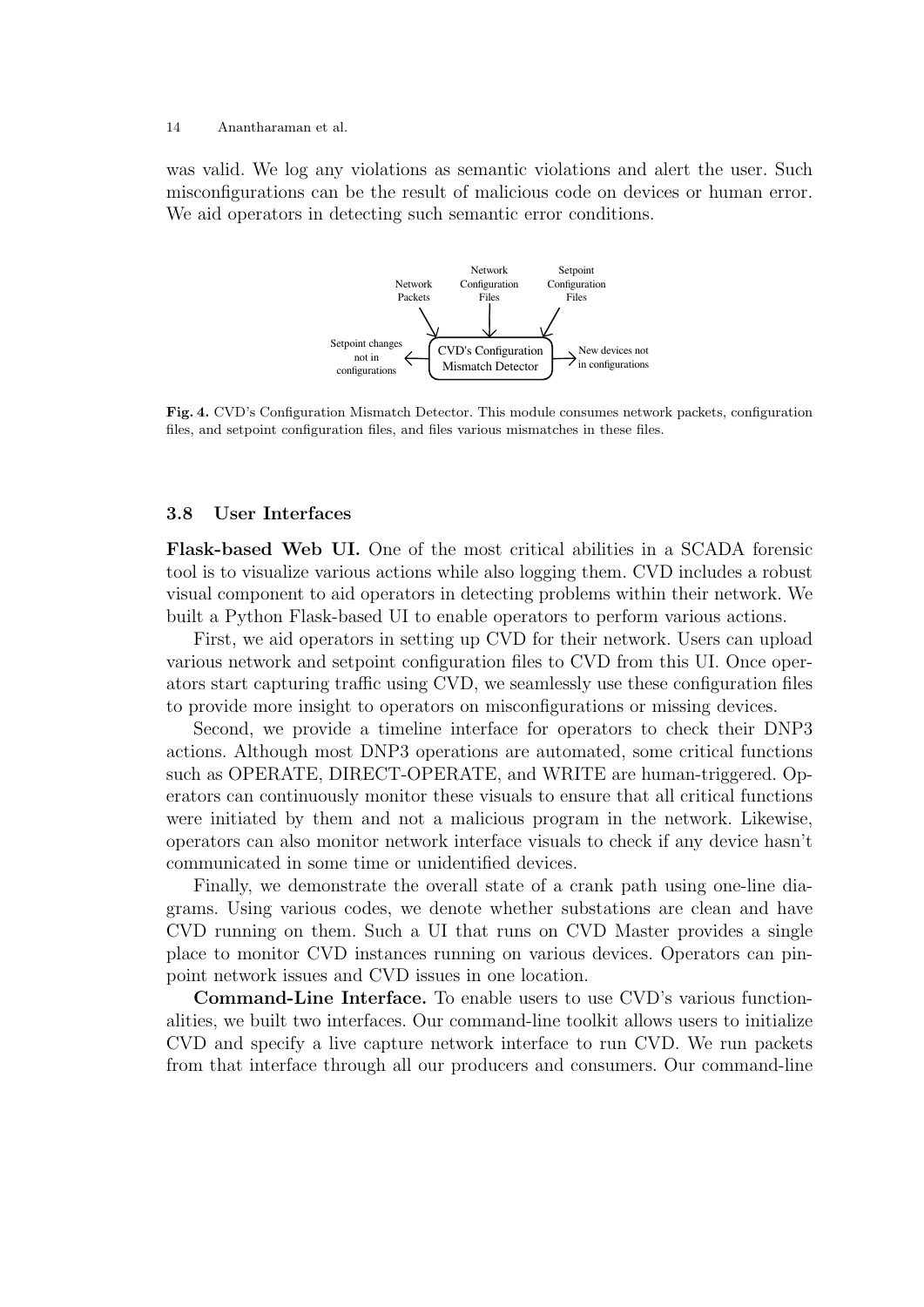interface also supports restarting individual producers and consumers. We support various commands to query multiple portions of the database, such as setpoints, telnet commands, and malformed packets for any protocol. Table 2 shows some of the commands supported by CVD.

| <b>Command Feature</b> |                                                                            |
|------------------------|----------------------------------------------------------------------------|
| map                    | Starts CVD against a packet capture file or a network interface.           |
|                        | dnppoints Prints the DNP3 setpoints observed. This command has several     |
|                        | options to query the database based on various time frames and             |
|                        | to query the database for only certain types of DNP3 packets               |
|                        | such as OPERATE or DIRECT-OPERATE commands.                                |
| cmds                   | Prints the Telnet commands observed using CVD. Often, cy-                  |
|                        | berattacks originate using Telnet interfaces on various SCADA              |
|                        | devices.                                                                   |
|                        | malformed Prints the malformed packets observed across all protocols. Pro- |
|                        | vides an overall summary or protocol-specific summary with the             |
|                        | bytes observed in protocols.                                               |
| flows                  | All TCP and UDP connection within the substation, entering                 |
|                        | the substation, and leaving the substation.                                |
| layer2                 | MAC addresses of all the devices observed.                                 |
| certs                  | Any SSL certificates observed.                                             |
| roles                  | CVD inferred roles for devices on SCADA network. Based on                  |
|                        | communication patterns and MAC addresses we infer the func-                |
|                        | tion of various devices.                                                   |
| stop                   | Stop CVD and stop all the producers and consumers launched                 |
|                        | via CVD.                                                                   |

Table 2. A non-exhaustive list of CVD commands supported by the command-line interface.

### 4 Evaluation

To evaluate CVD, we try to answer the following questions:

- Are the LangSec parsers CVD implements correct?
- Are the LangSec parsers in CVD resilient to fuzzers?
- Are CVD's network interfaces resilient to fuzzers?
- Can CVD detect crafted packet attacks for various protocols?
- Can CVD handle the high rate of traffic in SCADA networks?
- Can CVD visualize various human actions?

We ran our experiments on an Intel Xeon E31245 3.30 GHz processor with four cores and 16GB RAM. We used Apache Kafka version 0.10 and Hammer toolkit version 1.0-rc3.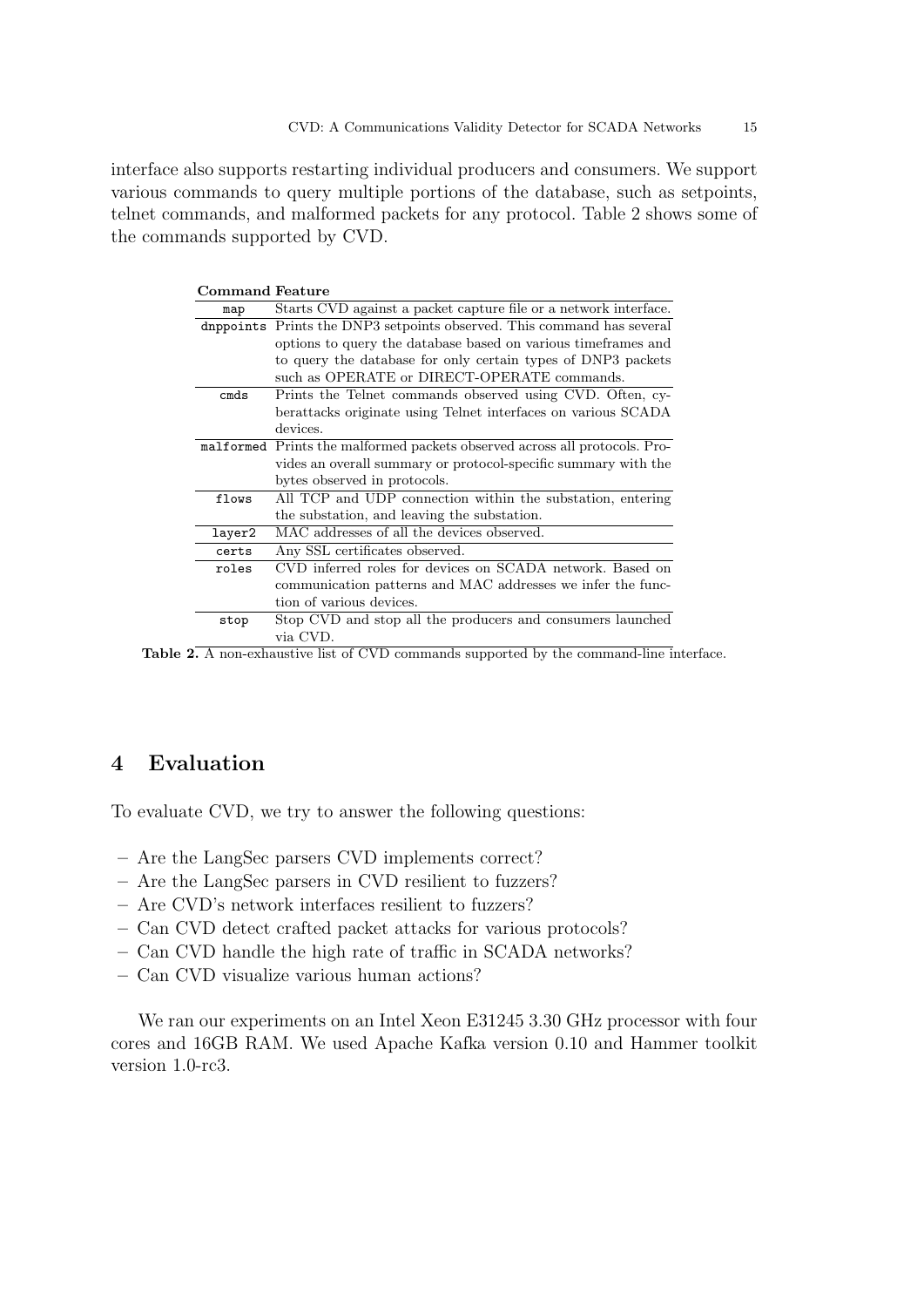#### 4.1 Running our LangSec parsers through a large dataset

To ensure that our LangSec parsers cover a wide range of features in various SCADA protocols, we ran data collected from a SCADA tested through our parsers. Apart from running live network captures, CVD can also replay and process previously captured packet captures (PCAP files).

Dataset. We used a dataset provided by Yardley et al. [32]. They collected data from 20 substations and three control centers. These substations and control centers were not provided by an actual industry utility, but they were otherwise realistic, simplified physical substations with both SCADA communications and power equipment in a field-deployed testbed. These were experimental substations spread over two square miles representing three independent crankpaths and fed by three generators connected by real overhead and underground wires. There were also high-voltage substations handling electricity at 13 kV.

Table 3. Our parser correctness experiments. We ran our parsers through a large dataset of SCADA traffic provided by Yardley et al. [32].

| Protocol            |                |                          |         | Number of Packets parsed Total number of Percentage of packets |
|---------------------|----------------|--------------------------|---------|----------------------------------------------------------------|
|                     |                | Substations Successfully | packets | correctly parsed                                               |
| DNP3                | 25             | 1888861                  | 2007277 | 94.5%                                                          |
| <b>MMS</b>          |                | 35635                    | 36262   | 98.2%                                                          |
| C <sub>37.118</sub> | $\overline{2}$ | 1619479                  | 1619582 | 99.9%                                                          |
| <b>GOOSE</b>        |                | 4501                     | 4511    | 99.7%                                                          |
| SEL Fast Message    |                | 45802                    | 46737   | 98.1%                                                          |
| $SES-92$            | 2              | 488147                   | 503244  | $97\%$                                                         |

Each substation included at least four relays and an RTU. The three control centers had RTACs and HMIs. These devices were from at least four different manufacturers. Our dataset includes five hours of traffic. Although most of these substations and control centers ran DNP3, each of the following protocols—SES-92, SEL Fast Message, IEEE C37.118, IEC 61850 GOOSE, and IEC 61850 MMS—was running in one substation each.

The results of our experiment are in Table 3. Our parsers ran with a minimum accuracy of 94%, and most parsers had an accuracy of at least 98%. Our experiments demonstrate that our parsers cover an extensive feature set of these SCADA protocols successfully. Many practical DNP3 implementations support experimental and error-prone features that we are yet to support.

### 4.2 Fuzzing our parsers

Fuzzing SCADA devices can lead to crashes and denial-of-service attacks if the parsers are vulnerable [33]. As explained in Section III-D, CVD includes a set of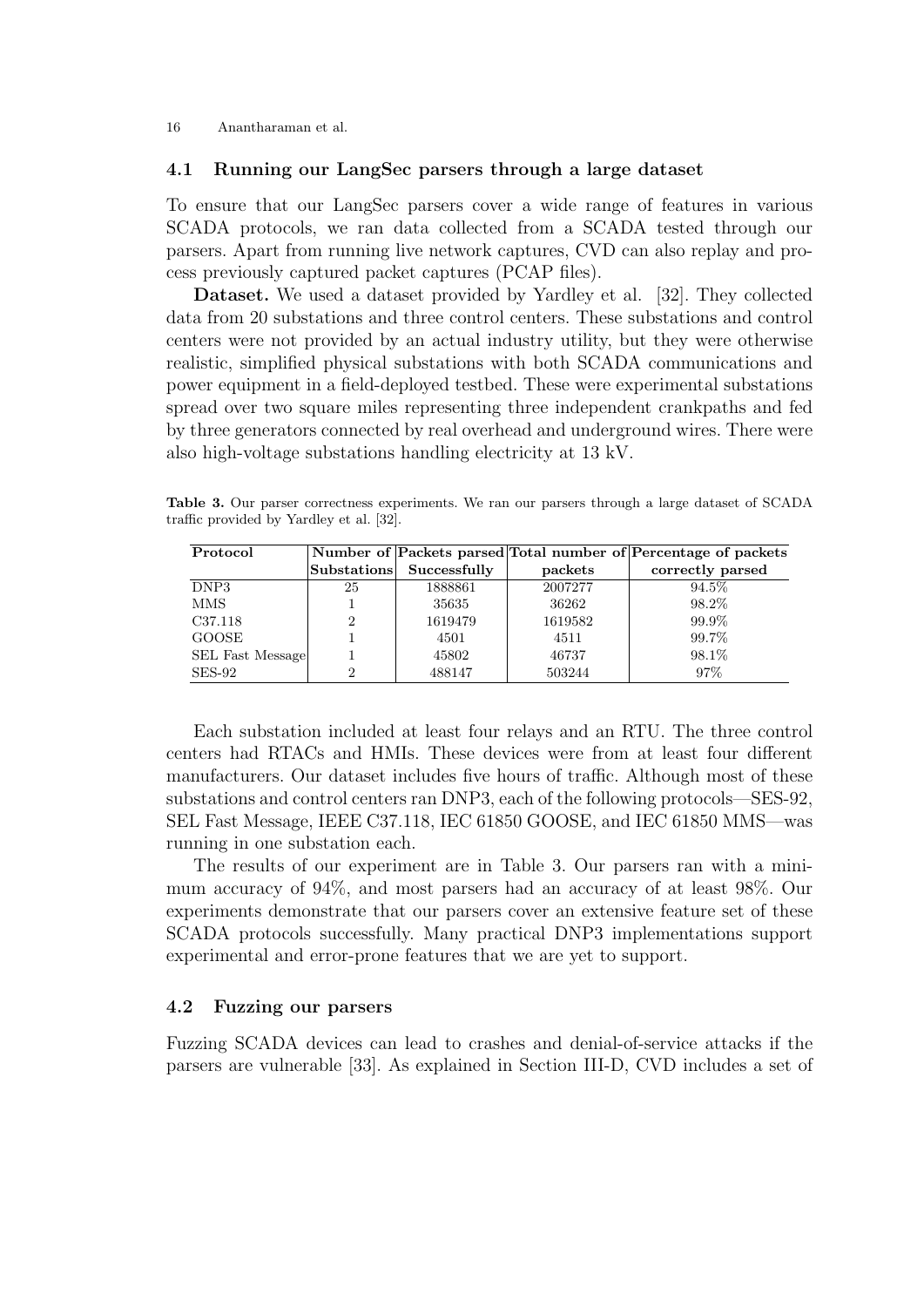LangSec parsers to ensure the syntactic validity of the SCADA network packets. Since CVD is designed to detect crafted-packet attacks for SCADA protocols, we want to ensure that fuzzing approaches do not crash CVD itself. Fuzzing CVD serves two primary purposes: (i) Parser resilience: ensuring that our parsers do not crash on any input—well-formed, malformed, or random, (ii) Network resilience: testing the network interfaces of our consumers to check if they can handle the high volume of traffic in SCADA networks.

|                     | <b>Parser Resilience</b>                       |       |  |  |
|---------------------|------------------------------------------------|-------|--|--|
|                     | <b>Protocol</b> Number of Unique Crashes Hangs |       |  |  |
|                     | packets                                        | paths |  |  |
| DNP <sub>3</sub>    | 3.62 Million                                   | 623   |  |  |
| SES92               | 637 Million                                    | 6     |  |  |
| C <sub>37.118</sub> | 112 Million                                    | 5     |  |  |
| <b>GOOSE</b>        | 1.2 Million                                    | 254   |  |  |
| <b>MMS</b>          | 2.2 Million                                    | 13    |  |  |
| <b>SEL Fast</b>     | 1 Million                                      |       |  |  |

Table 4. Results of our fuzzing experiment with our LangSec parsers.

**Parser Resilience.** We fuzzed our  $C/C++$  parsers using  $AFL++$  [34] and our python parsers using Python Fuzz [35]; both coverage-guided fuzzers. To create a fuzzing target for  $AFL++$ , we created additional C files called our parsers while supporting the fuzzing tools.  $AFL++$  requires us to compile the program with instrumentation using an afl-cc compiler. We then run afl-fuzz on the binaries generated with a seed folder. We created a corpus of valid packets for our seed.

Our fuzzing results are in Table 4 and Figure 5. We ran each of our fuzzers for 48 hours. None of our fuzzing executions led to any crashes or unresponsive parsers. Each of our python-fuzz targets ran at least one million permutations through our parser targets. In comparison, our AFL++ targets ran a minimum of three million executions through our parsers.

|                  | <b>Network Resilience</b>         |     |  |
|------------------|-----------------------------------|-----|--|
|                  | <b>Protocol</b> Number of Crashes |     |  |
|                  | connections                       |     |  |
| DNP <sub>3</sub> | 900000                            | 120 |  |
| SES92            | 900000                            | 6   |  |
| C37.118          | 900000                            | 0   |  |
| <b>GOOSE</b>     | 900000                            | 0   |  |
| <b>MMS</b>       | 900000                            | 0   |  |
| <b>SEL Fast</b>  | 900000                            | 5   |  |

Table 5. Results of our fuzzing experiment with our LangSec parser network interfaces. We fuzzed our interfaces using fuzzotron while setting a maximum limit on number of tries.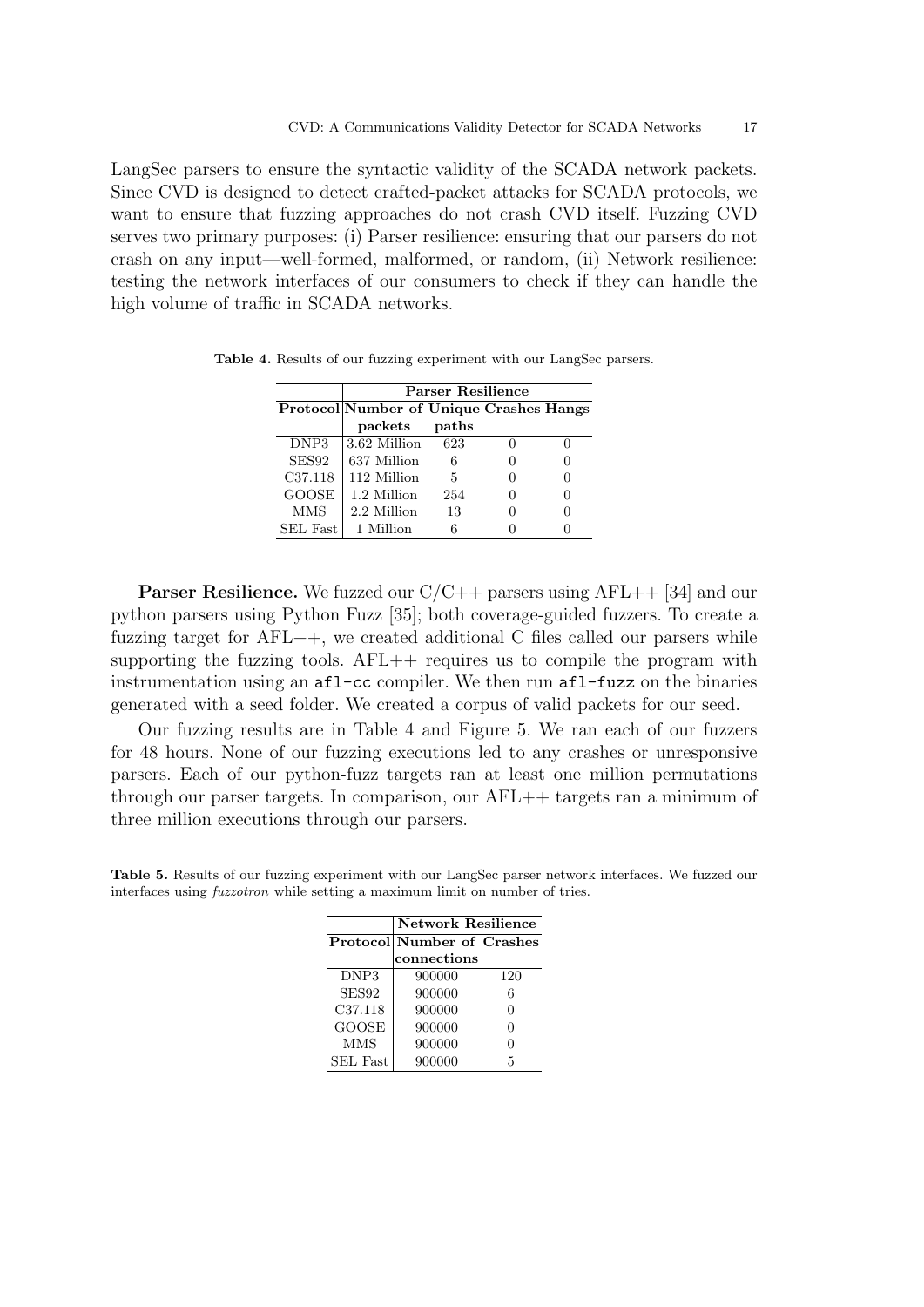

Fig. 5. Fuzzing our SES-92 parser using AFL++.

Network resilience. We implemented all our CVD parsers as Apache Kafka consumers. These consumers receive raw bytes from the producers that they parse and decide if they are safe or no. Since our parsers also include network interfaces, we fuzzed our parsers using fuzzotron [36]. This fuzzing exercise aims to see if our network interfaces are resilient, and they can withstand several connections and drops in connections every second.

We specify what ports each CVD consumer uses and then run fuzzotron targeting those ports. Fuzzotron creates and drops connections to these ports, often violating the TCP state machine. Once the connections are established, fuzzotron also communicates random bytes on the open TCP ports.

Table 5 shows the total number of connections attempted to the CVD consumer by fuzzotron. Using fuzzotron, we detect the number of network timeouts or crashes. We found that three of our consumers encountered no timeouts or crashes, whereas with the other three consumers, at most  $0.1\%$  of the packets caused crashes. We observed that we could not reproduce any of these crashes; most of these were introduced due to heavy network loads.

#### 4.3 CVD versus Crafted Packets

To test CVD against crafted packets, we collected malformed DNP3 packets from the Aegis fuzzer [37]. Our sample consisted of 198 malformed DNP3 packets that were generated by mutating well-formed DNP3 packets. These malformed packets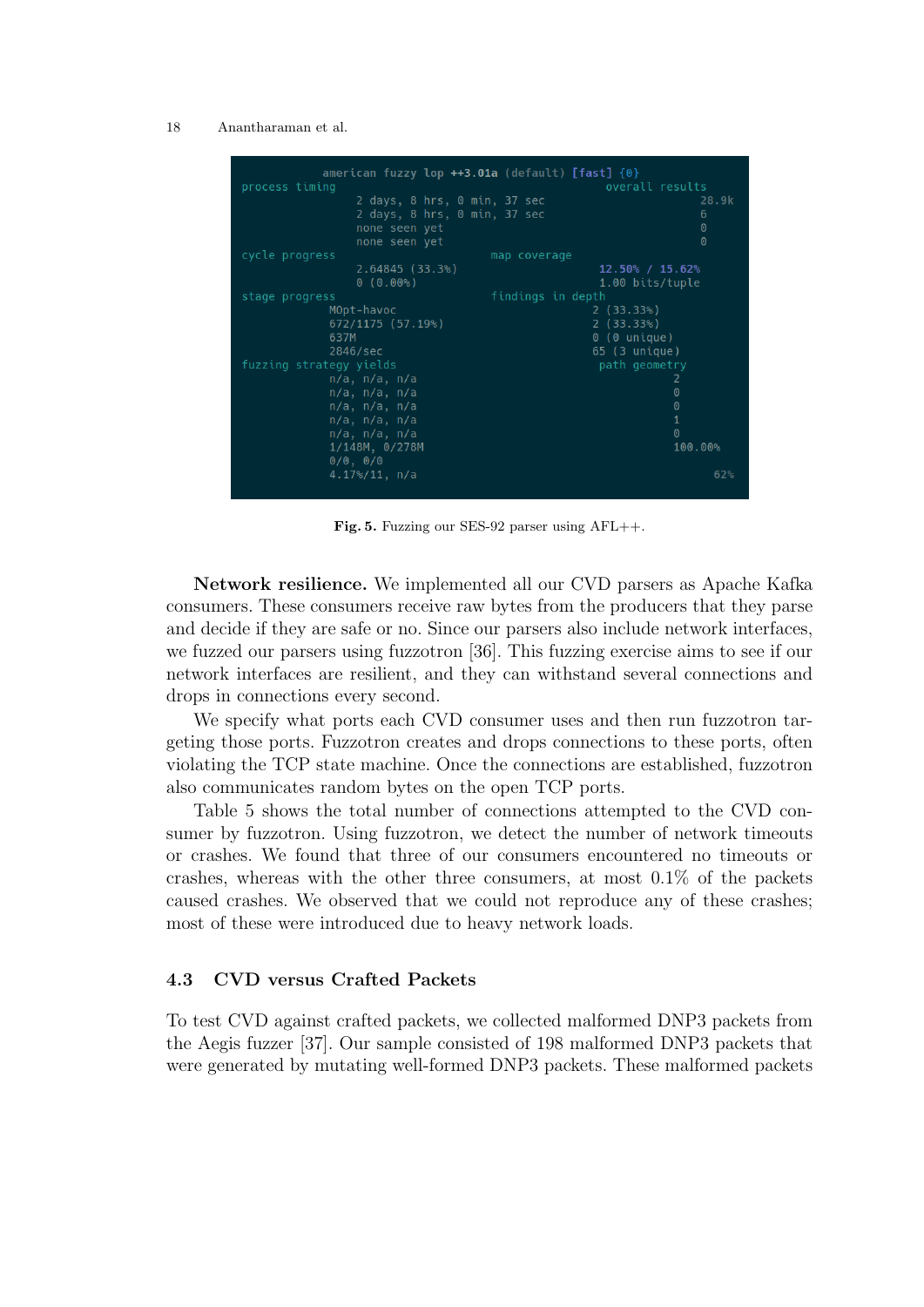used some of the DNP3 vulnerabilities identified by Crain and Sistrunk [12]. Most of these vulnerabilities were structural or syntactic vulnerabilities.

Since Aegis only supports Modbus and DNP3, we mutated well-formed packets for SEL Fast Message, GOOSE, MMS, IEEE C37.118, and SES92 protocols. We generated 198 packets for each of these protocols. We mutated packets so that they mostly conform to the protocol but violate the specification in specific locations.

We fed these generated packets to our CVD producers, which passed on these packets to the respective CVD consumers. We found that CVD was able to detect all the mutated packets as malformed. Also, none of these malformed packets led to any crashes on any of CVD's parsers.



#### 4.4 Performance of CVD

Fig. 6. Most of our parsers show that the amount of time is mostly constant, with minor variations. These times are in the order of micro-seconds for C37.118, MMS, and GOOSE, whereas our DNP3 and SES92 parsers took in the order of milliseconds to run and decide the validity of packets.

To measure our various CVD parsers' performance, we wanted to measure the time it takes for our different parsers to decide whether a packet is well-formed or malformed. We used the same corpus as in Section 4.1.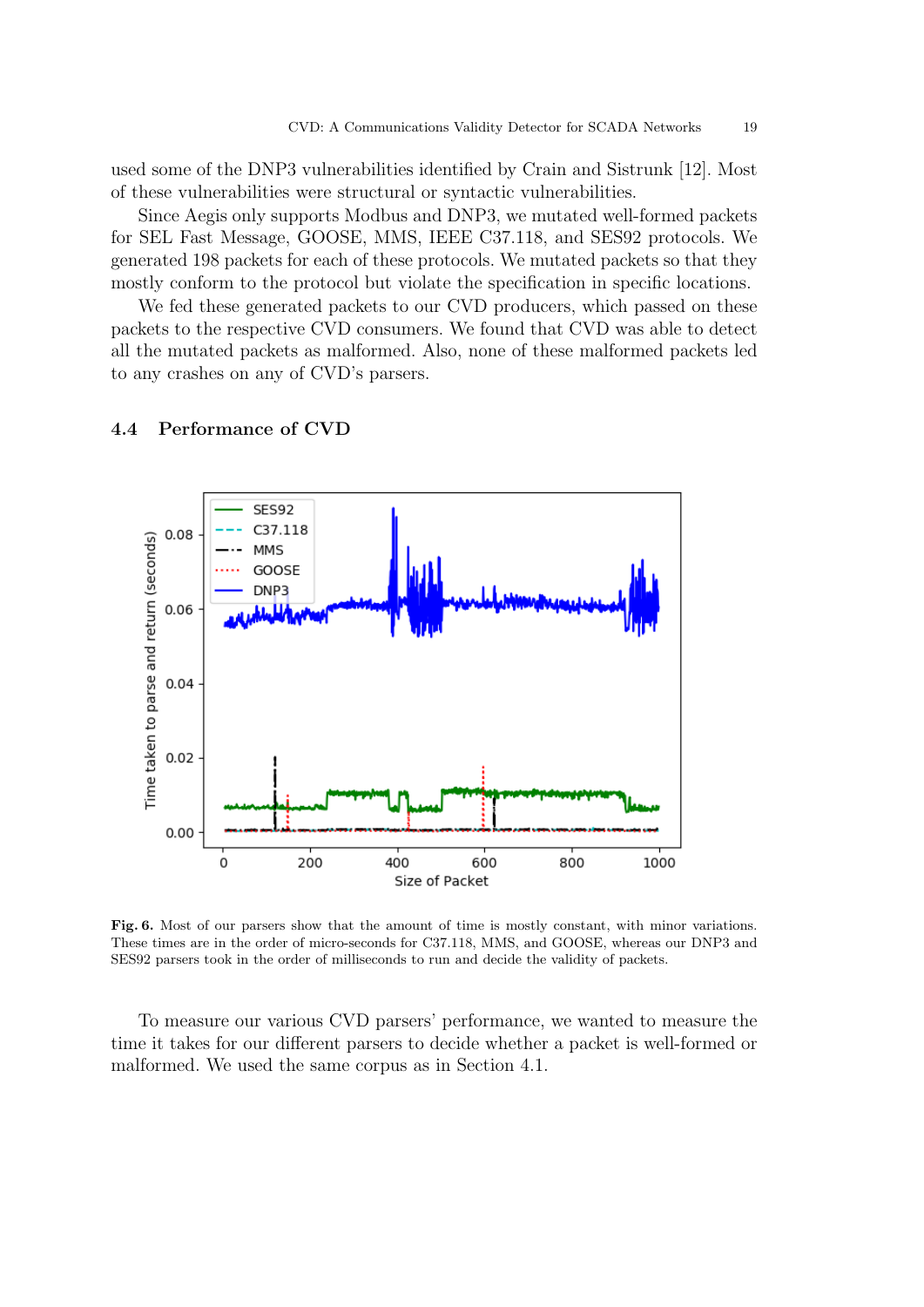The results of the above experiment are summarized in Figure 6. We see that our parsers take in the order of milliseconds to decide the safety of packets. We also found that the time taken does not directly depend on the size of packets. There was an added latency due to the publish-subscribe model as well.

We also found that our python-based parsers performed far superior to our C implementations. In CVD, even in our C implementations, we used some Python code to ensure seamless interoperability across all the containers. We found that this feature added additional latency.

#### WRITE **WRITE** WRITE WRITE WRITE **WRITE** WRITE WRITE WRITE WRITE WRITE WRITE WRITE WRITE WRITE WRITE WRITE WRITE WRITE WRITE **WRITE** WRITE WRITE WRITE 22:59 23:00 23:01 23:02  $23:03$ 23:04 23:05  $23:06$  $23:07$ Thu 28 May

### 4.5 CVD's Visualization Capabilities

Fig. 7. CVD's Web UI displaying the DNP3 Write operations captured within a ten minute window.

One of CVD's core features is an added visual component so operators can confirm user actions. To validate our various UIs, we constructed several scenarios. We created network configurations for our test network with three relays, two RTUs, and one RTAC from three different manufacturers. This network was a SCADA-only network. Our relays were not controlling any live power settings.

We removed various devices from our network configuration and ran CVD on the network. We found that CVD was successfully able to detect network devices not present in the configuration. Our network configuration mismatch analyzer triggered alerts to alert the user with the network diagram in Figure 8.

Next, to evaluate our DNP3 timeline UI, we crafted a scenario where a malicious program injected various DNP3 WRITE commands in the network. Operators must monitor our DNP3 timeline to ensure no malicious WRITE or OPERATE commands enter the network. Only users can trigger these commands.

When we injected DNP3 WRITE commands and ran CVD, we found that CVD generated various alerts and generated the timeline UI in Figure timeline. If an operator notices the timeline UI in such a state, it could imply that one of the network devices could be sending malicious commands.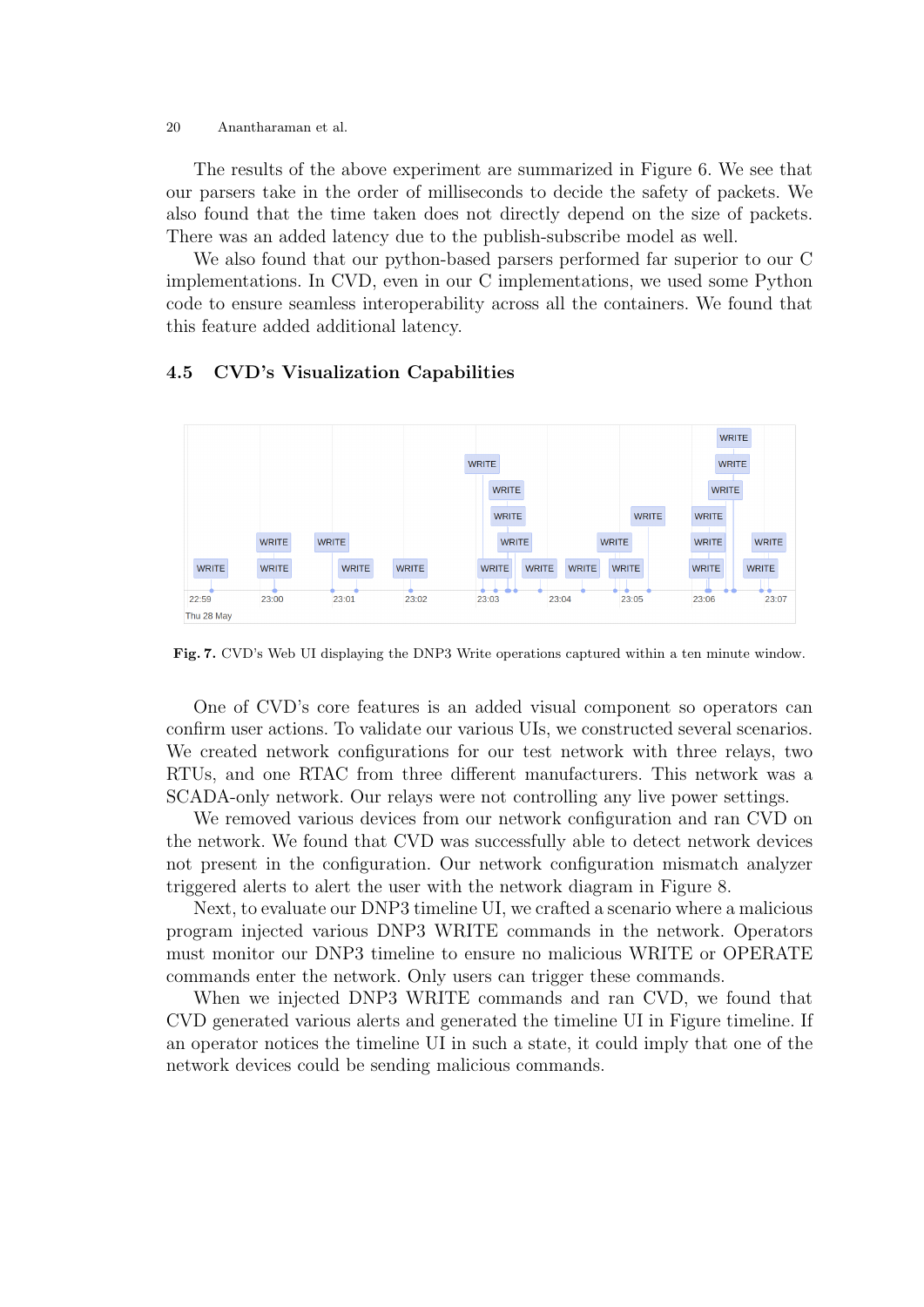

Fig. 8. CVD's network UI. Devices not identified are shown in red.

### 5 Discussion

Overwhelming operators and users with alerts can always mean that a large chunk of them are false positives. CVD filters packets to decide if they match the headers of a specific protocol and then run the parser on the packet. In case the parser fails, we log this result. This approach is effective for most protocols, but it proved challenging for SES-92 and SEL Fast Message protocols.

Both these protocols do not start with a fixed set of bytes designated to be the header. Instead, we need to run our parsers to decide if the packets conform to one of the two protocols. Although our parser may detect several crafted packet attacks for these two protocols, we may also miss several packets.

Let us suppose we run a single packet through DNP3, SES-92, and MMS, for example. Should we log this packet as an invalid SES-92 packet when the header does not match MMS and DNP3, and also our SES-92 parser cannot successfully parse this packet? This packet could be any protocol such as DNS or NTP that we have not written a parser for.

In this paper, we depended on the Hammer parser-combinator toolkit to write parsers for various SCADA protocols. Hammer does provide functions to free the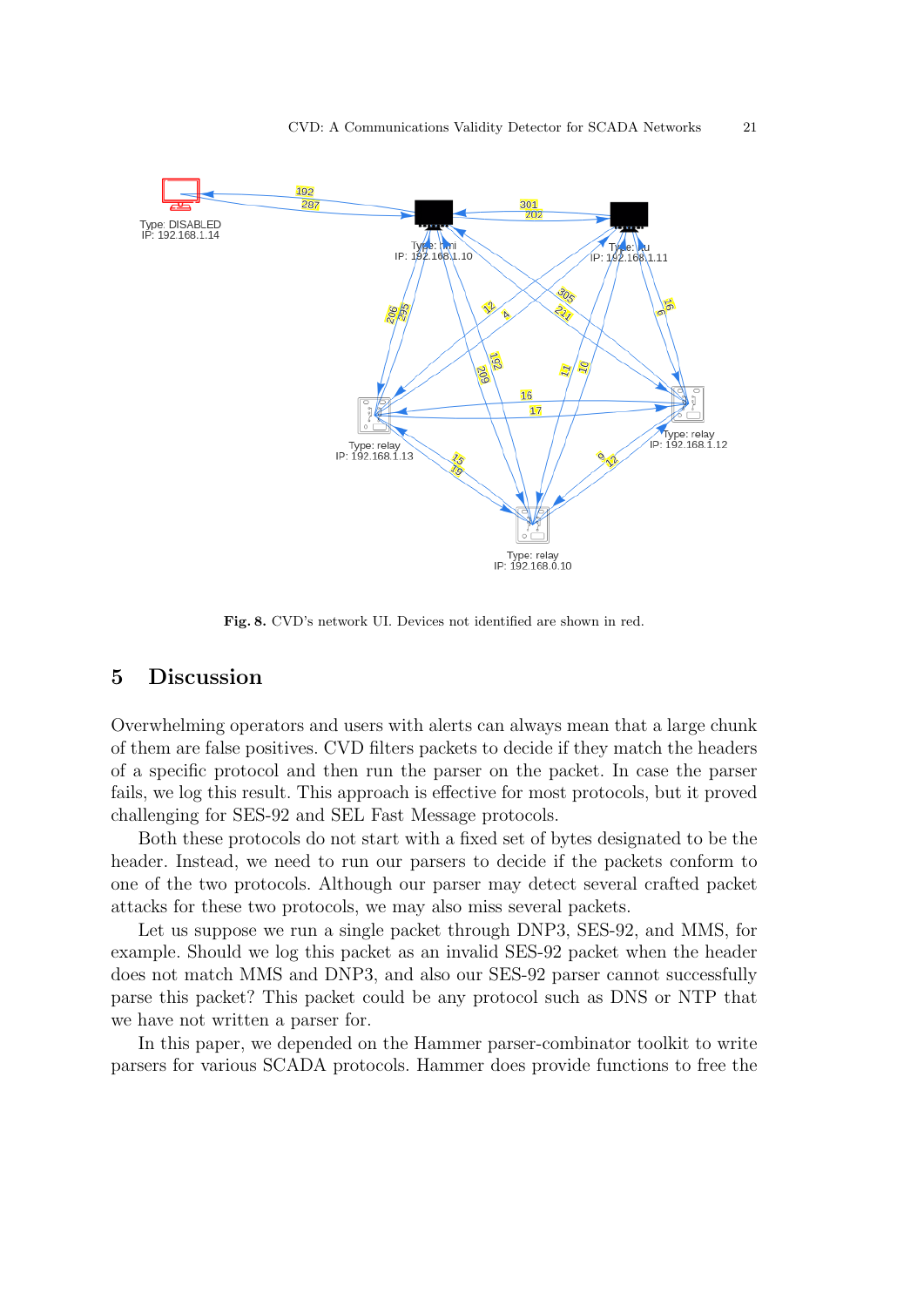parsed AST but does not provide any mechanism to free the parser objects. We found this issue during our fuzzing efforts since our fuzzers reached their memory limits much sooner than anticipated. We found a workaround for this problem and sidestepped this issue. We are in touch with the Hammer development team to add functions to free parser objects to ease fuzzing efforts.

Formally verifying our LangSec parsers is yet another challenge. There are currently no formal parsing algorithms available to handle the context-sensitive languages used in our SCADA communications. There have been some recent efforts to build parsers that extend beyond regular grammars or context-free grammars. Our parser-combinator tool, Hammer, provides bindings to parse these languages with context-sensitive properties. However, Hammer has not been verified. We have fuzzed our implementations extensively to ensure we have not introduced any bugs in our toolkit.

Although we designed CVD as a forensics analysis toolkit to gather data from SCADA networks, it can also be deployed as a network intrusion detection or prevention system (NIDS/IPS). One of the primary reasons we did not follow this direction was that we were introducing latency in the order of a few milliseconds given our tool limitations. Some protocols, such as Goose, specify that latency must not exceed 4 ms. We would violate some of this latency requirement if CVD was deployed as an intrusion prevention system in its current state. With significant engineering improvements and parsers running directly on the hardware using FPGAs, we believe CVD can be re-purposed for this use.

TCP Reassembly poses yet another challenge for parsing efforts. Although most SCADA packets are small enough not to be fragmented, DNP3 and MMS send large packets in rare conditions. In its current state, CVD cannot handle fragmented packets. Introducing a TCP reassembly engine in our parsers requires significant overhead. It would require us to maintain the TCP state as well as buffer packets before decisions are made. We plan to introduce a TCP reassembly engine in the next iteration of CVD with parsers implemented in FPGAs.

### 6 Conclusions

This paper presented CVD, a novel, distributed tool to monitor SCADA communications networks for crafted input attacks and malicious operations. We presented our novel paradigm of continuous monitoring and data collection to gather forensics from the SCADA network. We showed how we use LangSec-compliant parsers to detect crafted input attacks and malformed packets.

We demonstrated CVD Minion's parsers on a wide range of SCADA protocols and a large dataset of valid SCADA traffic. We also built a GUI that would enable SCADA operators to make security decisions. We fuzzed CVD to show that it is resilient and can detect various SCADA misconfigurations.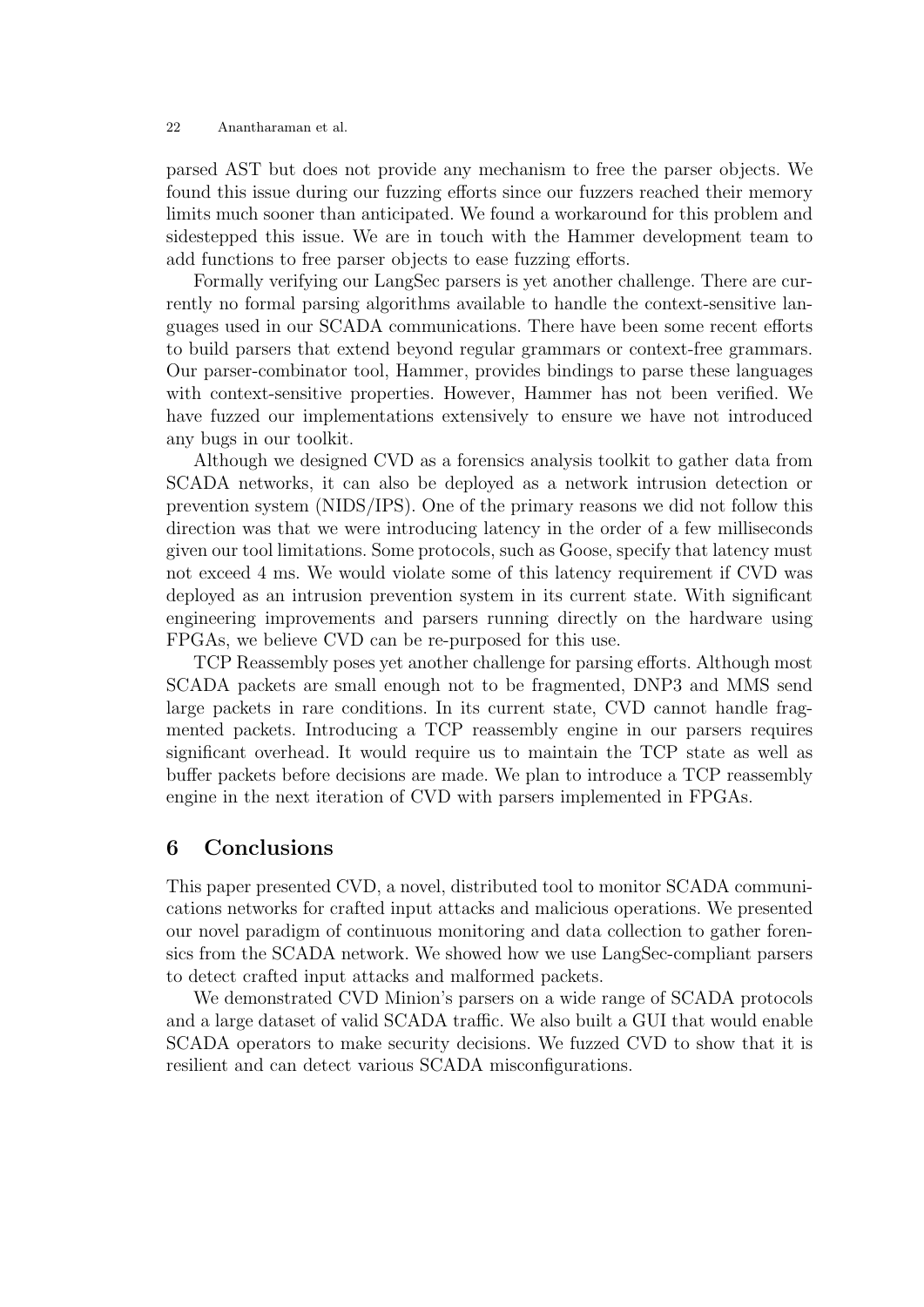Our future work takes us in various directions. We would like to formally verify our parsers and build a new toolkit to generate verified parsers. To do this, we are working on new parsing algorithms for context-sensitive grammars. We are creating highly parallel versions of these parsing algorithms to implement on FPGAs. Finally, we need better user studies to understand SCADA operators' needs and what tools can be useful for them to detect various attacks in their networks.

### References

- 1. J. F. Brenner, "Eyes Wide Shut: The Growing Threat of Cyber Attacks on Industrial Control Systems," Bulletin of the Atomic Scientists, vol. 69, no. 5, pp. 15–20, 2013. [Online]. Available: https://doi.org/10.1177/0096340213501372
- 2. N. Falliere, L. O. Murchu, and E. Chien, "W32.Stuxnet Dossier," Symantec Security Response, vol. 1, no. 1, pp. 1–64, 2010.
- 3. D. U. Case, "Analysis of the cyber attack on the ukrainian power grid," Electricity Information Sharing and Analysis Center (E-ISAC), vol. 388, 2016.
- 4. B. Zhu, A. Joseph, and S. Sastry, "A taxonomy of cyber attacks on scada systems," in 2011 International conference on internet of things and 4th international conference on cyber, physical and social computing. IEEE, 2011, pp. 380-388.
- 5. B. Zhu and S. Sastry, "SCADA-specific Intrusion Detection/Prevention Systems: A Survey and Taxonomy," in Proceedings of the 1st workshop on secure control systems (SCS), vol. 11, 2010, p. 7.
- 6. P. Eden, A. Blyth, P. Burnap, Y. Cherdantseva, K. Jones, and H. Soulsby, "A forensic taxonomy of scada systems and approach to incident response," in 3rd International Symposium for ICS  $\mathcal B$ SCADA Cyber Security Research 2015 (ICS-CSR 2015) 3, 2015, pp. 42–51.
- 7. R. M. van der Knijff, "Control systems/scada forensics, what's the difference?" Digital Investigation, vol. 11, no. 3, pp. 160–174, 2014.
- 8. E. J. Byres and P. Eng, "Cyber security and the pipeline control system," Lantzville, BC, Canada, 2009.
- 9. N. Perlroth and C. Krauss, "A Cyberattack in Saudi Arabia Had a Deadly Goal. Experts Fear Another Try." https://www.nytimes.com/2018/03/15/technology/saudi-arabia-hackscyberattacks.html, 2018.
- 10. N. Falliere, L. O. Murchu, and E. Chien, "W32. stuxnet dossier," White paper, Symantec Corp., Security Response, vol. 5, no. 6, p. 29, 2011.
- 11. D. Lee, H. Kim, K. Kim, and P. D. Yoo, "Simulated attack on dnp3 protocol in scada system," in Proceedings of the 31th Symposium on Cryptography and Information Security, Kagoshima, Japan,
- 2014, pp. 21–24. 12. C. Sistrunk and A. Crain, "Project Robus: Serial Killer," https://dalepeterson.com/2014/01/23/s4x14-video-crain-sistrunk-project-robus-master-serial-killer/, 2014.
- 13. Mitre CVE Repository, "Triangle Microworks DNP3 Errors," http://cve.mitre.org/cgibin/cvename.cgi?name=CVE-2020-10613.
- 14. M. Patterson, "Hammer Parser Combinator," https://gitlab.specialcircumstanc.es/hammer/hammer.
- 15. S. Bratus, A. J. Crain, S. M. Hallberg, D. P. Hirsch, M. L. Patterson, M. Koo, and S. W. Smith, "Implementing a Vertically Hardened DNP3 Control Stack for Power Applications," in Proceedings of the 2nd Annual Industrial Control System Security Workshop, 2016, pp. 45–53.
- 16. P. Anantharaman, K. Palani, R. Brantley, G. Brown, S. Bratus, and S. W. Smith, "PhasorSec: Protocol Security Filters for Wide Area Measurement Systems," in IEEE International Conference on Communications, Control, and Computing Technologies for Smart Grids (SmartGridComm). IEEE, 2018, pp. 1–6.
- 17. M. Millian, P. Anantharaman, S. Bratus, S. Smith, and M. Locasto, "Converting an Electric Power Utility Network to Defend Against Crafted Inputs," in Critical Infrastructure Protection XIII, J. Staggs and S. Shenoi, Eds. Cham: Springer International Publishing, 2019, pp. 73–85.